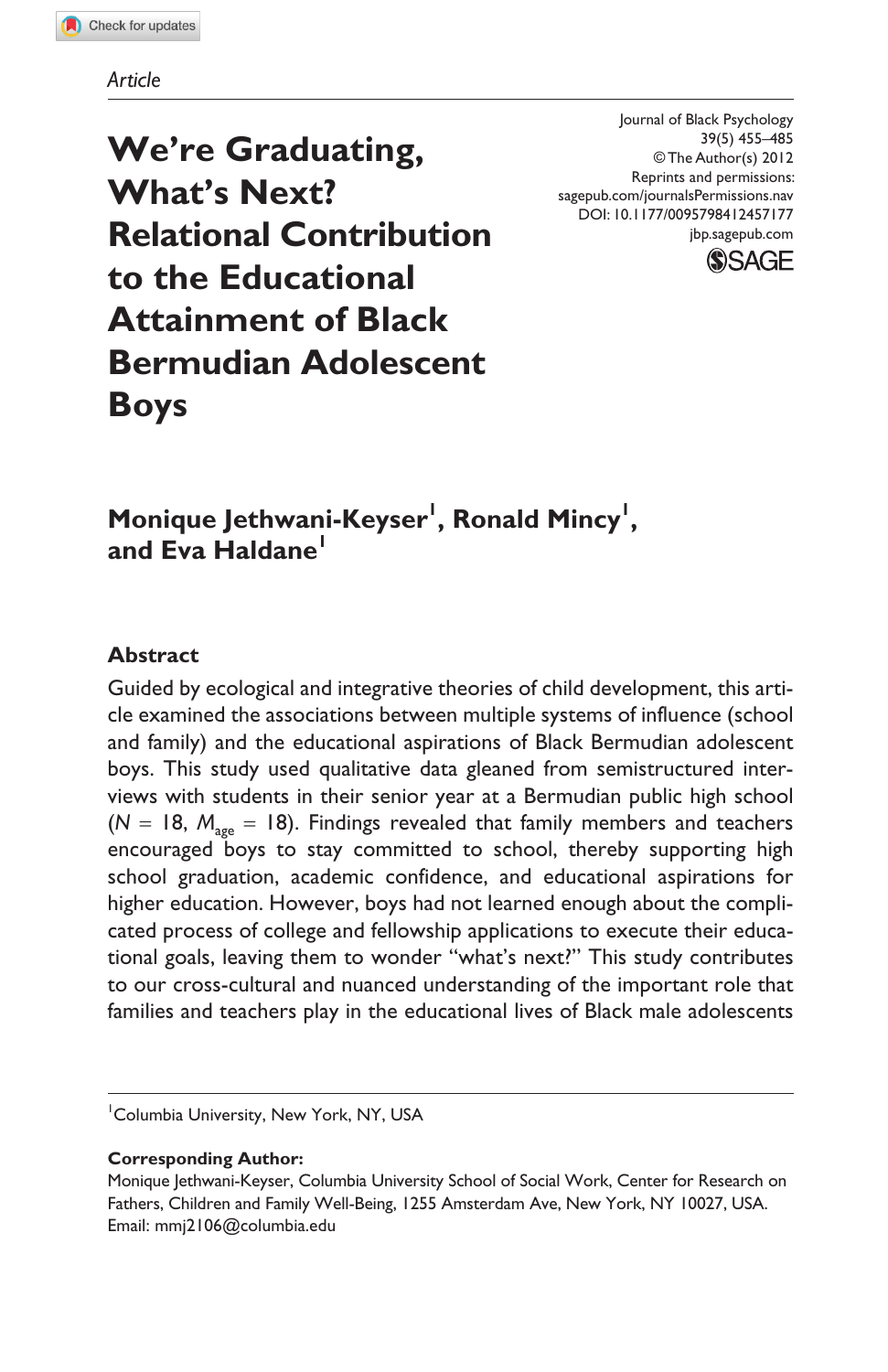and suggests that interventions targeting families and teachers might promote the educational attainment, and consequent earnings, of Black male students.

### **Keywords**

adolescent development, educational attainment, school relationships, family relationships, Black boys

The marginalization of young men of African descent has been documented in several countries throughout the African Diaspora, including Britain, Canada, Jamaica, and the United States (Bastick, 2001; Figueroa, 2004; Miller, 1991; Mincy, 2006; National Visible Minority Council on Labour Force Development, 2004; Noguera, 2009; Schott Foundation for Public Education, 2010). In the United States, African American men have the lowest educational attainment of any ethnic group and among both genders (Schott Foundation for Public Education, 2010) and are more likely to devalue academic success than Black women (Cokley & Moore, 2007). Analysis of Census data by the authors reveals that young Black Bermudian men have also fallen behind their same age peers in their educational attainment and consequent earnings. In spite of Bermuda's relatively strong economy, Black men have not been able to find their fair share of this economic opportunity and are less likely to graduate high school or go to college (Department of Statistics, 2002; Ministry of Education, 2009).

There are many similarities in the education, earnings, and crime statistics of Black adolescents and young men in Bermuda and the United States. Therefore, we consider the rich academic literature in the United States on Black adolescents to provide a viable framework for this study. For example, in the United States, positive relationships at home and at school have been found to protect Black male adolescents from various risks, including socioeconomic disadvantage, and to promote educational attainment and career success (Croninger & Lee, 2001; Nichols, Kotchick, McNamara Barry, & Haskins, 2010; Noguera, 2009; Roeser, Eccles, & Sameroff, 2000). However, few have qualitatively explored the qualities of these relationships that contribute to the educational attainment of young Black men, especially in contexts outside of the United States. This study begins to fill that gap by examining the educational aspirations of Black Bermudian youth and how their relationships at home and at school contribute to those aspirations.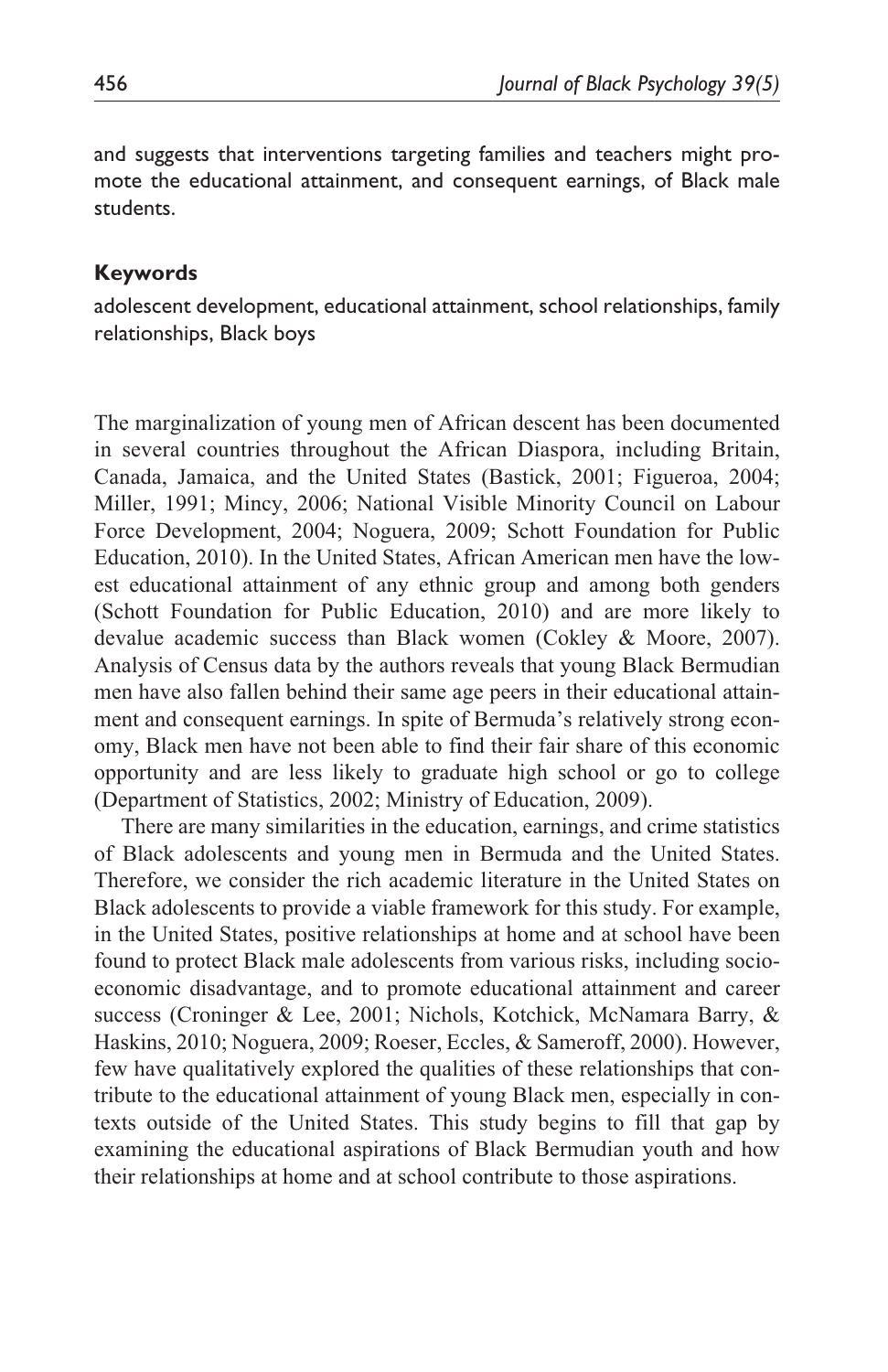#### *The Bermudian Context*

In Bermuda, recovery from the worldwide recession of the 1980s was accompanied by a shift in the industrial composition of employment from tourism-related industries (hospitality and transportation) to the international business sector (financial and insurance companies) and business services (Newman, 1994). This shift in the industrial composition of employment favors workers with postsecondary education, but the educational attainment, and earnings, of young Black Bermudian men lags behind that of their same age peers (Department of Statistics, 2002, 2006).

A review of the 2000 Census of Population and Housing by the authors revealed that the proportion of young White men who obtained high school diplomas (26%) was more than twice the proportion of young Black Bermudian men who did so (10%). What is more, the proportion of Black men with a BA degree or more (9%) was smaller than the corresponding proportion of Black Bermudian women (16%) or White Bermudian men (18%; Department of Statistics, 2002; Mincy, Jethwani-Keyser, & Haldane, 2009).

More recent statistical data suggests that Black Bermudian men continue to fall behind women and White men in their educational attainment. Enrollment data collected from Bermuda's Ministry of Education (2009) reveals that Black Bermudian female students were more likely to graduate high school and attend Bermuda College. In 2008, almost half of the Black Bermudian male students left the public high schools before completion, compared with less than one third of the Black Bermudian female students. In 2009, Bermuda College had 146 graduates, 72.6% of them were young women. From 2004 to 2009, Bermuda College graduated 225 men and 522 women (Bermuda Ministry of Education, 2009).

The Department of Statistics in Bermuda (2006) conducted an Adult Literacy and Life Skills Survey. Among other things, this survey revealed that the scores of Black Bermudian men on all domains used to measure literacy and numeracy fell below minimal standards. Among 16- to 30-yearolds, Black men represented 34% of young people who did not meet minimal skills standards, while young Black women represented 26% of young people who did not meet these standards. White men and women represented 15% and 18% of those who did not meet these standards, respectively. These results indicate that Black Bermudian men are less eligible for jobs requiring high literacy skills.

Limited educational attainment also appears to restrict Black Bermudian men to unemployment or jobs in low-paying industries. A review of the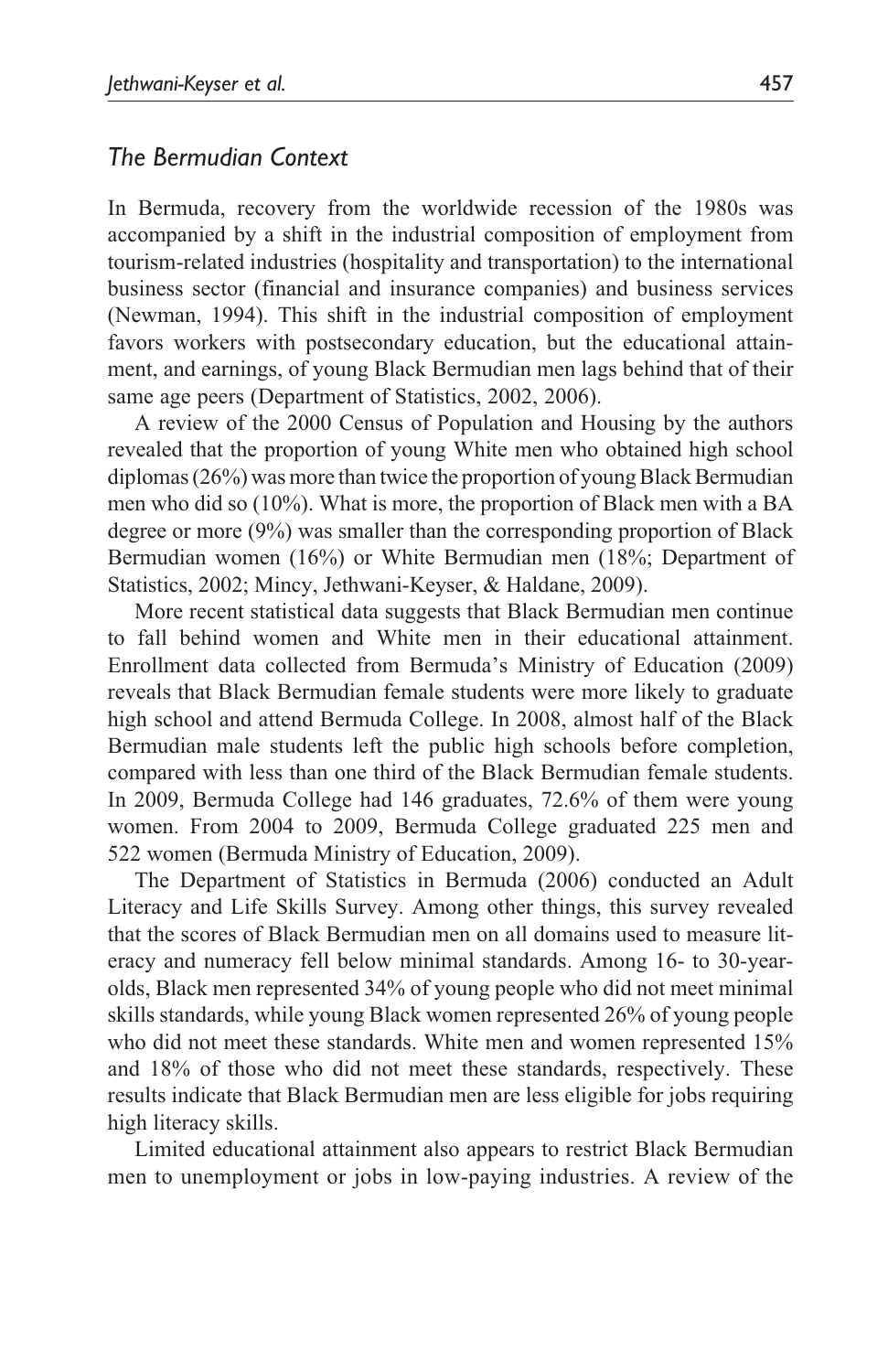2000 Census of Population and Housing by the authors revealed that the number of White Bermudian men who worked in the two highest paying industries, international corporations and business services, was three times the proportion of Black Bermudian men who did so. Young Black Bermudian women were two times more likely to be employed in international business than their male counterparts. However, the proportion of young Black men who worked in the hotel industry, the lowest paying industry identified in the Census, was twice the proportion of young White Bermudian men who did so. Furthermore, Black Bermudian men are twice as likely as White Bermudian men to be unemployed (Department of Statistics, 2002; Mincy, Jethwani-Keyser, & Haldane, 2009).

Given the long history of colonialism and racial inequality in Bermuda, it is likely that racism, particularly institutional racism, plays a large role in the marginalization of young Black Bermudian men and in racial segregation and inequality (Clark et al., 1978; Hodgson, 1997). For decades, Black Bermudians were relegated to the lowest positions on the occupational ladder, including those in domestic work and hotels, and to segregated schools that prepared Black students for manual labor and where they were exposed to fewer scholarships, guidance counselors, and resources (Hodgson, 1997, 2008). Furthermore, Quinlan (2006) finds support for a gender bias in parental investments in education in Caribbean societies and postulates that when parents are aware that their sons will be marginalized, they are correct in predicting that investments in their daughters will be more (financially) rewarding, leaving them more likely to support the education of their daughters. A single mother is especially likely to invest parental time and other resources when she senses that her daughter will provide a greater return on the investment in terms of contributions to the household (Quinlan, 2006). Although Bermudian culture differs from the (various) Caribbean culture(s), Bermuda shares with these Islands many Black men who are marginalized, enrolled in racially segregated schools, and who are raised in female-headed households.

There are also many parallels between the status of young Black men in the United States and in Bermuda. Black men in both countries have low rates of secondary school completion. Only half of Black adolescents in Bermuda graduate from the public high schools; only 47% of Black males graduate from high school in the United States. Despite rising rates of return, college enrolment rates for Black male students are lower than any other demographic group in Bermuda. The same is true of college enrolment and completion rates in the United States (Sen, 2006). Furthermore, Black men without high school diplomas are overrepresented among those who commit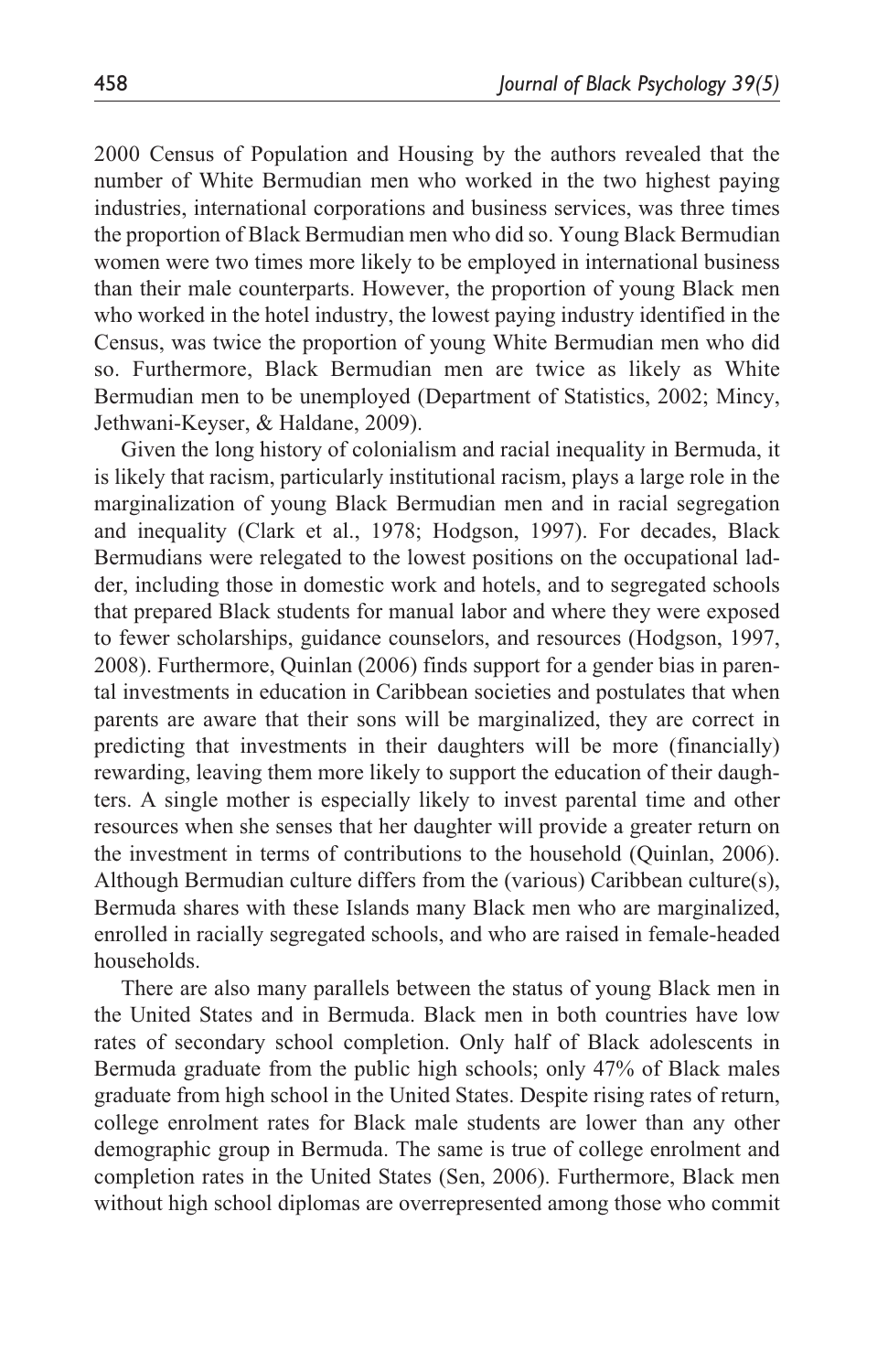crimes and are therefore overrepresented among the prison population in the United States (Western, 2002). In Bermuda, Black Bermudian men are highly overrepresented among the incarcerated population and they are much more likely than their peers to commit drug-related offenses and violent crimes (Bermuda Police Service, 2005).

In Bermuda, Black men are not pursuing higher education at the same rates as their same age peers and are consequently underrepresented in highpaying industries. However, there has been no empirical research examining the marginalization of Black Bermudian adolescents. In the United States, family support and positive school relationships have been found to protect Black boys from various risks, including socioeconomic disadvantage, and positively influence educational and career decisions and outcomes (Croninger & Lee, 2001; Nichols et al., 2010; Noguera, 2009; Resnick et al., 1997; Roeser, Eccles, & Sameroff, 2000). Considering the parallels in the educational attainment of Black men in the United States and in Bermuda, we explore the hypotheses that emerge from the rich U.S. literature to gain some insight into these potential protective factors for Black Bermudian adolescents in school. The next two sections review the U.S. literature.

# *Associations Between Family Relationships and Educational Attainment*

In the United States, few would deny the critical role that family support plays in adolescent development, regardless of race. Family support has been found to be particularly effective in promoting academic achievement and positive expectations for the future among Black boys and serves to prevent them from dropping out of high school (Dubow et al., 2001; Jackson & Meara, 1977; Mandera, 2006; Nichols et al., 2010; Roderick, 2003; Rumberger et al., 1990). When parents and extended family are actively involved in the education of their children, an invaluable bridge is established between their lives at school and at home (Mandera, 2006). Day-today family discussions about school in a supportive and encouraging context sends the message that education is a top priority, that expectations for academic achievement and educational attainment are high, and that they do indeed believe their Black sons can succeed in school (Roderick, 2003).

For example, Rumberger et al. (1990) revealed that inner-city high school students are less likely to drop out of school when their parents help them make decisions about proper behavior and are actively involved in their educational lives. Educationally engaged families monitor and help with homework, attend school conferences and functions, and provide a supportive learning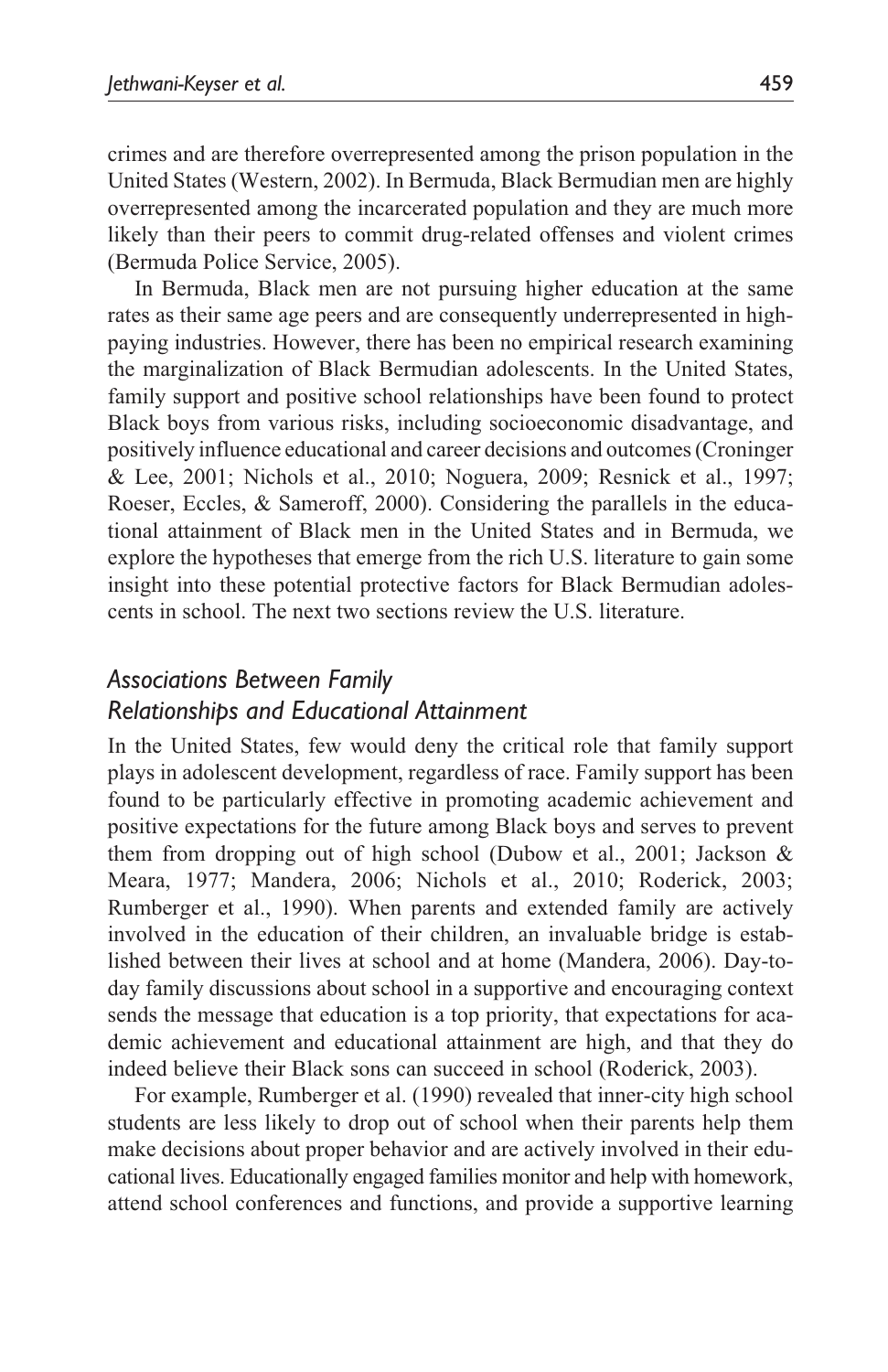environment at home. These engaged families are likely to help adolescents make sense of their educational experiences and inform their decisions both in school and about the future. Black boys who receive this educational support from their families are more likely to achieve academic achievement and higher educational attainment.

In a review of the literature on family functioning and African American boys' academic achievement, Mandera (2006) found that active involvement in the monitoring of homework increases the odds of school success, especially when teachers perceive the parents as being actively involved. A recent study by Nichols et al. (2010) identified some specific qualities of the family system that are associated with the educational aspirations of African American adolescents. In this study of 130 socioeconomically and educationally disadvantaged urban African American adolescents (mean age = 16.76), the authors found that perceived parental educational involvement and parental educational expectations were significant predictors of educational aspirations.

# *Associations Between School Relationships and Educational Attainment*

Black male students are more likely than any other group in the United States to be punished, labeled, and categorized for special education and to experience academic failure (Noguera, 2009; Schott Foundation for Public Education, 2010). However, when they experience encouraging and supportive teachers who have high expectations for their students, these negative outcomes can be averted. In the United States, positive teacher-student relationships have been identified as important dimensions of school experience that contribute to academic achievement and educational attainment among Black male students (Booker, 2006; Croninger & Lee, 2001; Noguera, 2009). For those who have experienced adversity as children, a relationship with a caring adult can protect them from poor academic performance and school engagement, substance abuse, behavioral problems, and promote psychological well-being and prosocial coping strategies (Allen, Almeida, & Steinberg, 2004; Wolkow & Ferguson, 2001). Perceptions of teacher support and encouragement have been found to help young Black male students to achieve graduation, higher school engagement, high educational aspirations, and positive expectations for the future (Jackson & Meara, 1977; Roderick, 2003).

According to Croninger and Lee (2001), Black high school student's beliefs about how much their teachers encourage and support their efforts to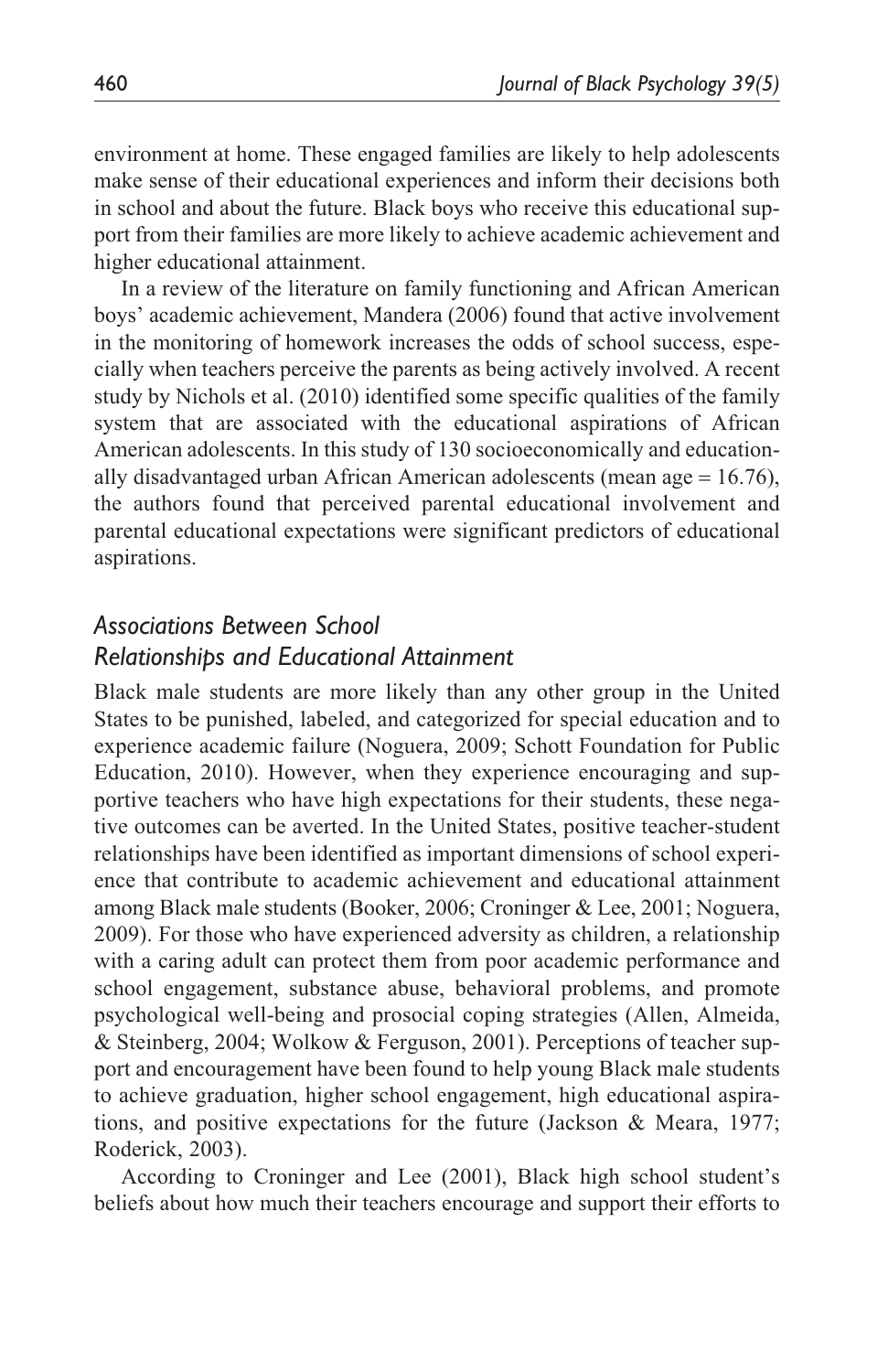succeed in school can reduce the likelihood that they drop out of high school by nearly half. Furthermore, "Students who come from socially disadvantaged backgrounds and who have had academic difficulties in the past find guidance and assistance from teachers especially helpful" (Croninger & Lee, 2001, p. 548). Students who experience positive relationships with their teachers might access a multitude of resources including, but not limited to, encouragement to stay in school, information and guidance about professional or academic decisions, and assistance with schoolwork, making these relationships critical protective factors for adolescent development (Resnick et al., 1997; Roeser, Eccles, & Sameroff, 2000). Black male students who access these resources are less likely to drop out of school (Croninger & Lee, 2001; Fine, 1991). However, when students perceive their teachers as not available to help them with schoolwork or as not interested in how well they do in school, they are more likely to experience poor academic outcomes (Fine, 1991). For example, Fine (1991) found that the likelihood that urban students drop out of school was decreased when students perceived their teachers to be supportive and encouraging of academic success. Although boys in Bermuda are dropping out of high school at alarming rates (Bermuda Ministry of Education, 2009), little is known about how relationships with their families and teachers might encourage greater educational attainment or the characteristics of these relationships that can lead to positive educational outcomes.

In sum, the U.S. literature shows that relationships at home and school that are perceived as supportive and encouraging of educational goals help students through the process of learning, thereby protecting students from the academic risks associated with demographic and racial disadvantages (Booker, 2006; Croninger & Lee, 2001). However, what is less understood in both the United States and elsewhere is how environmental forces influence the way in which Black male adolescents come to perceive schooling and how those perceptions influence their educational goals. The ways in which interpersonal relationships qualitatively affect the educational attainment of Black men is likely to vary across contexts and cultures (Arnett, 2008). Black Bermudian men lag behind Black Bermudian women and White Bermudian men in both educational attainment and earnings. Understanding how they make meaning of their educational aspirations is particularly important because of the negative outcomes associated with limited schooling, including involvement with the juvenile justice system, drug and alcohol use, poor mental health, and poor relationship quality (Brown, Moore, & Bzostek, 2004). Indeed, Bermudian men are filling prisons and jails at alarming rates (Bermuda Police Service, 2005; Regan, 2003).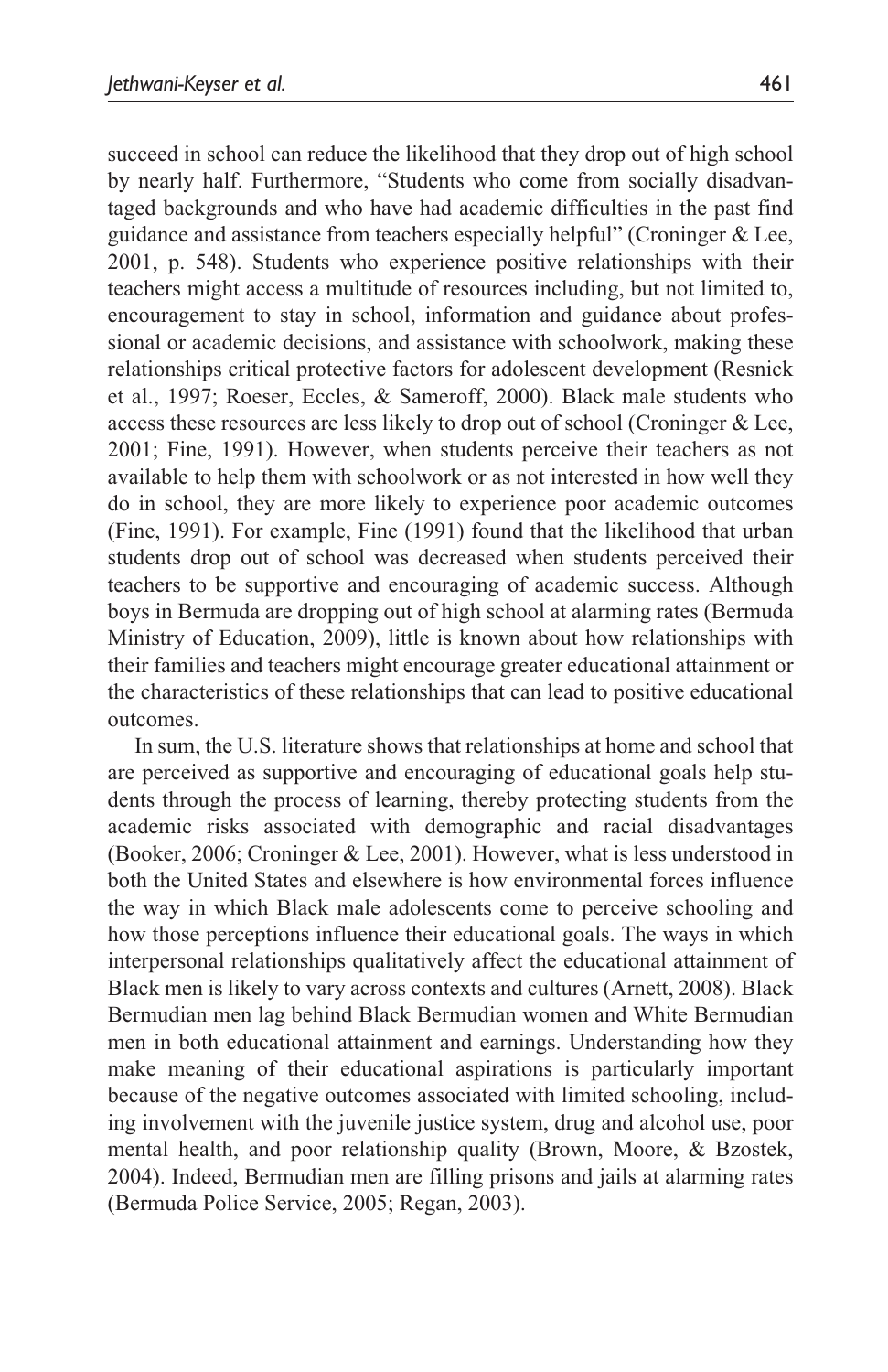Using qualitative interviews with Black Bermudian boys who were near high school completion, this study explores their educational and career aspirations, how their relationships at home and in school helped them achieve high school graduation, and how these relationships are influencing their goals for the future.

## *Theoretical Framework*

Human ecology theory (Bronfenbrenner, 1977) identifies the social environment as a primary context for development and explains that the individual develops not only within his or her immediate interpersonal relationships but also within the various environmental settings to which he or she is exposed. Various contexts of development are like circles within circles, with the individual being at the center. The outermost circle is the macrosystem, which holds the dominant values and beliefs of the culture in which the individual lives and carries an ideology that endows meaning and motivation to particular roles and activities (i.e., racial and gender beliefs). The next level inward, the exosystem, includes the socioeconomic context of the society in which the individual lives (i.e., lower earnings and educational attainment for Black men). The next level inward, the mesosystem, represents the interactions among major settings in the microsystem of the developing person (i.e., family, peer group, workplace, neighborhoods, and schools). Human ecology theory suggests that families and schools are critical contexts for development as they prepare adolescents for adulthood and influence their decisions, including the amount of education they receive (Bronfenbrenner, 1979; Croninger & Lee, 2001). This theory allows for an understanding of human development that goes beyond behavioral observation and considers how aspects of the environment and the larger social contexts inform individual development throughout the life span. This study aims to understand the experiences of Black Bermudian male adolescents within the meso and microsystems of their school and family environments and the interactions between them. In particular, this study examines how the messages they receive in this system contribute to their career and educational aspirations.

The integrative theory for the study of development in minority populations (Coll et al., 1996) extends human ecology theory by emphasizing the processes that lead to variation within minority populations. Rather than examining developmental deviations in comparison with White middle-class populations, this theory encourages studies that examine normative developmental processes and outcomes among minority children. This theory takes the stance that differences in physical, intellectual, and psychological capacities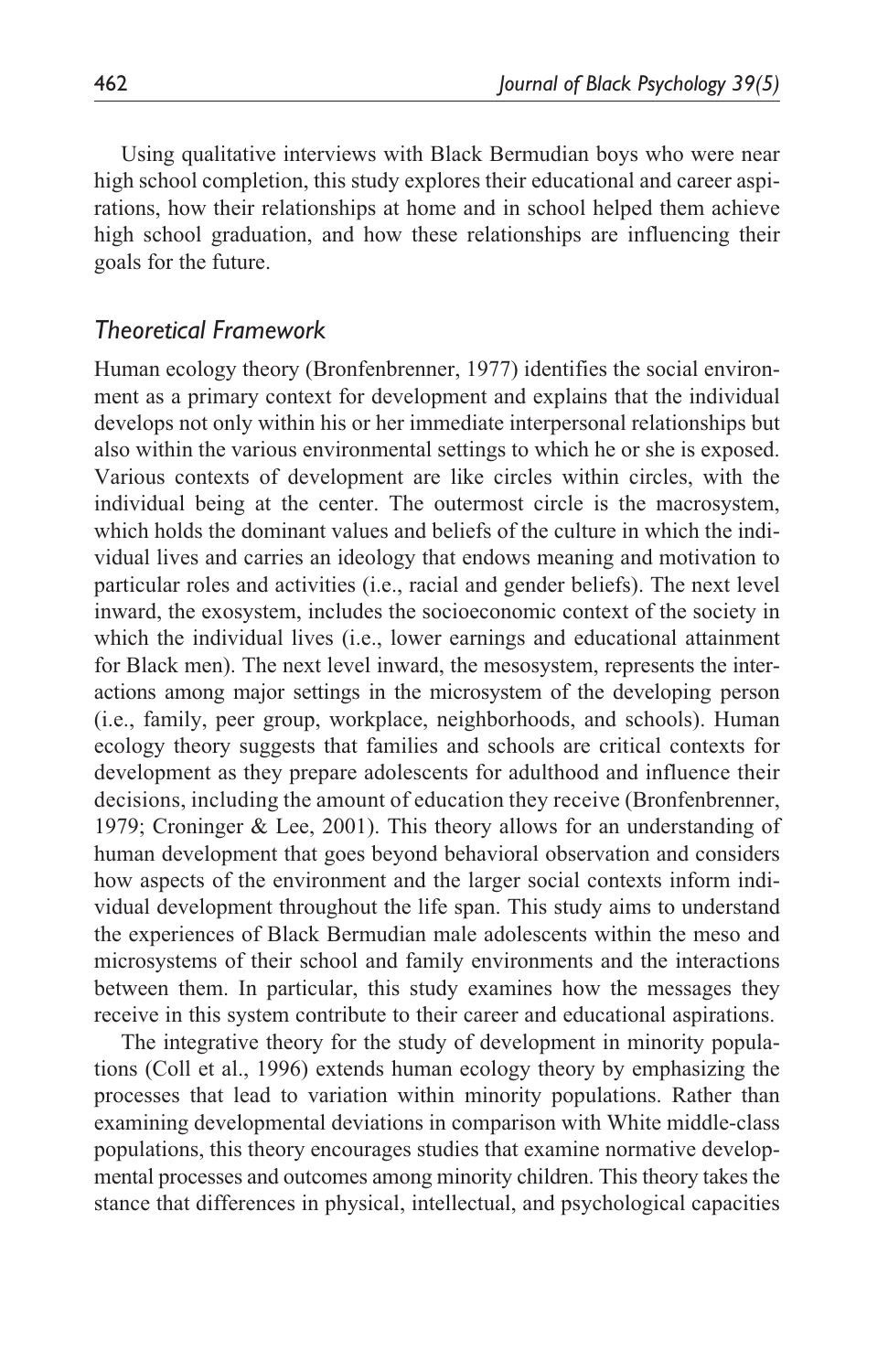are not innate or due to a genetic or cultural deficiency. Instead, elements in the environment (poverty, social relationships, racial and gender beliefs) inform variations in development, including one's social mobility and range of available options, including their educational attainment. Given the long history of racial inequality in Bermuda, it is likely that racism, particularly institutional racism, plays a large role in the marginalization of young Black Bermudian men (Clark et al., 1978; Hodgson, 1997, 2008). This study of Black Bermudian adolescents aims to understand the social world from their perspective and lived experience, while considering how elements of the environment interact with and shape their perceptions.

Together, these theories are used to consider how the interpersonal context explains variations in development—in this case, how educational and cultural messages interact with experiences at home and in school, to inform their educational goals. An understanding of some of the common experiences of Black Bermudian high school students will identify some of the characteristics of the mesosystem that are most critical for promoting their educational attainment and eventual earnings.

# **Method**

## *Research Design*

An interpretive qualitative design was selected to examine the professional and educational aspirations of Black male high school students. This approach aims to "understand the complex world of lived experience from the point of view of those who live it" (Schwandt, 1994, p. 221) and provides a means for marginalized individuals to candidly share and make meaning of the ways in which the messages they receive inform their goals and aspirations (Morrow, Raksha, & Castaneda, 2001). A grounded theory approach (Strauss & Corbin, 1990) was used to examine how the identified themes and patterns in the interviews contribute to and enhance our existing understanding of the educational aspirations of Black adolescents in the research literature.

### *Participants*

Participants were 18 Black adolescents, 17 through 19 years of age (mean  $age = 18.0$ , in their senior year at one of the two public high schools in Bermuda. The selected school serves approximately 650 students in Grades 9 through 12 and over 90% of the entire student body is Black Bermudian. The leaders of the school were women, and so were most of the teachers. The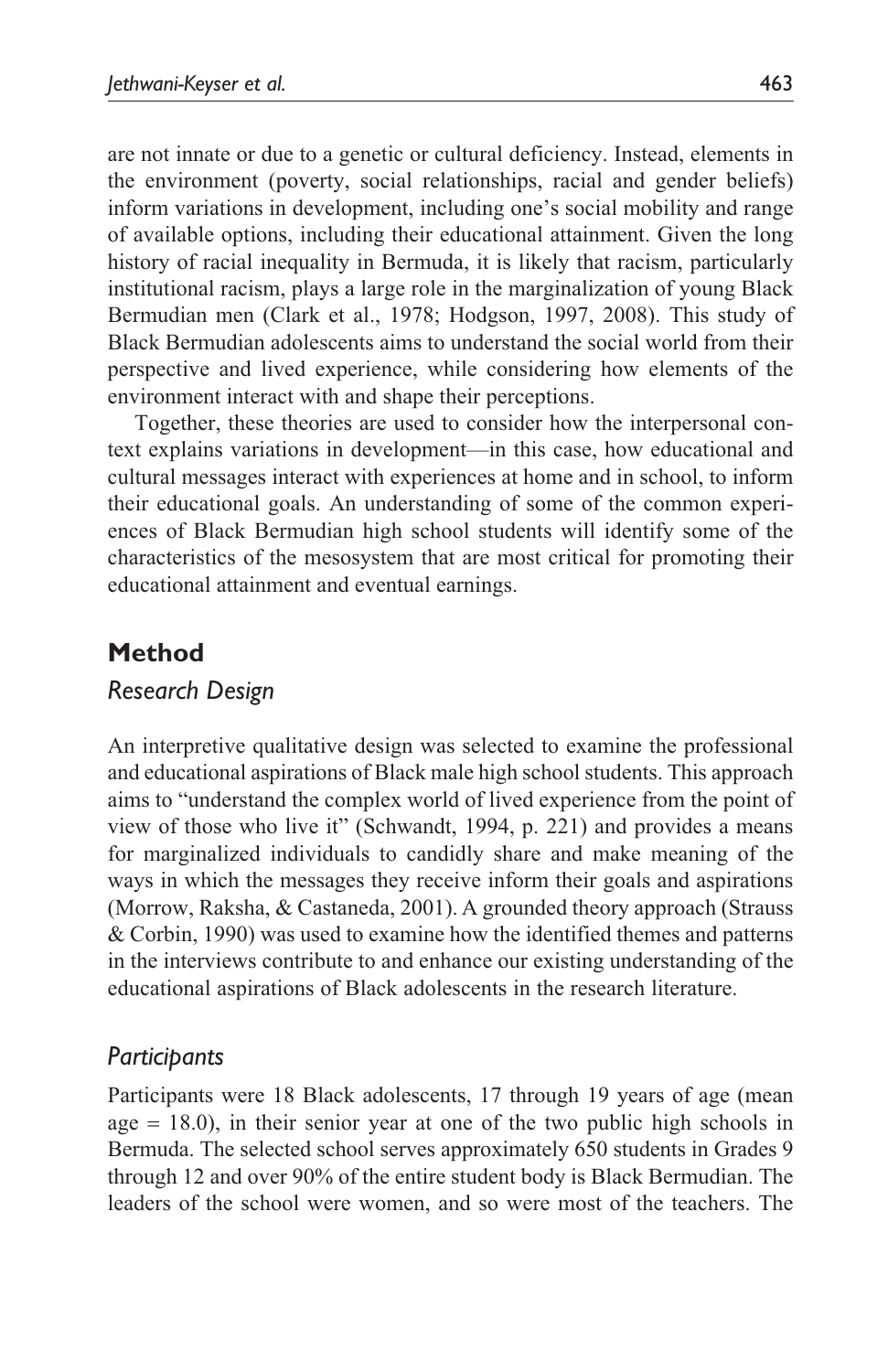majority of the study participants reported living in single-parent households with their mothers (72.2%). Thirty-nine percent live only with their mothers and 33% live with their mothers and a grandparent or stepfather. Seventeen percent of the participants live with both their mothers and their fathers and 11% live with their fathers and a grandparent or stepmother.

Students reported that their mothers were more likely to go further in school and to work in the financial sector than their fathers. Twenty-eight percent of the mothers in our sample achieved an associate's degree or more and another 16.7% attended some college classes. None of the students reported that their fathers received a college degree, although 33.3% reported that their fathers attended some college classes. More mothers, as compared to fathers, worked in banks or as accountants (33.3% vs. 5.6%) and in the health or education industries (22.2% vs. 0%), whereas more fathers were involved in the trade occupations such as construction (38.9% vs. 0%). These gender differences in educational and employment outcomes are consistent with those of the greater Black Bermudian population (Mincy, Jethwani-Keyser, & Haldane, 2009).

### *Procedures*

This study aimed to recruit Black adolescent boys who would be able to identify their plans after high school and reflect on how their relationships at home and in school have contributed to their post–high school educational aspirations. Consequently, all the Black male students in their final year of high school  $(n = 52)$  were invited to participate. Using a recruitment script that asked students to volunteer for a study that would explore their educational and professional goals, the authors of this study presented the study to all eligible 52 boys in their senior year, both in an assembly-style format in the auditorium and in their individual classes. Of the 52 boys who were eligible for the project, 18 volunteered to participate (35%). These 18 students returned assent forms and those below 18 years of age also returned a signed consent from a parent or legal guardian. All 18 of these interviews were included in the present analysis and offered enough data to reach "saturation," a point where consistent themes and reliable conclusions can be made (Bowen, 2008).

Interviews took as long as was necessary, usually 45 minutes to 1 hour, to build rapport with participants and to unpack their perceptions of the complex relations between social support and educational aspirations. Interviews took place in a predetermined private location at the school to ensure confidentiality. All interviews were conducted during student's free periods or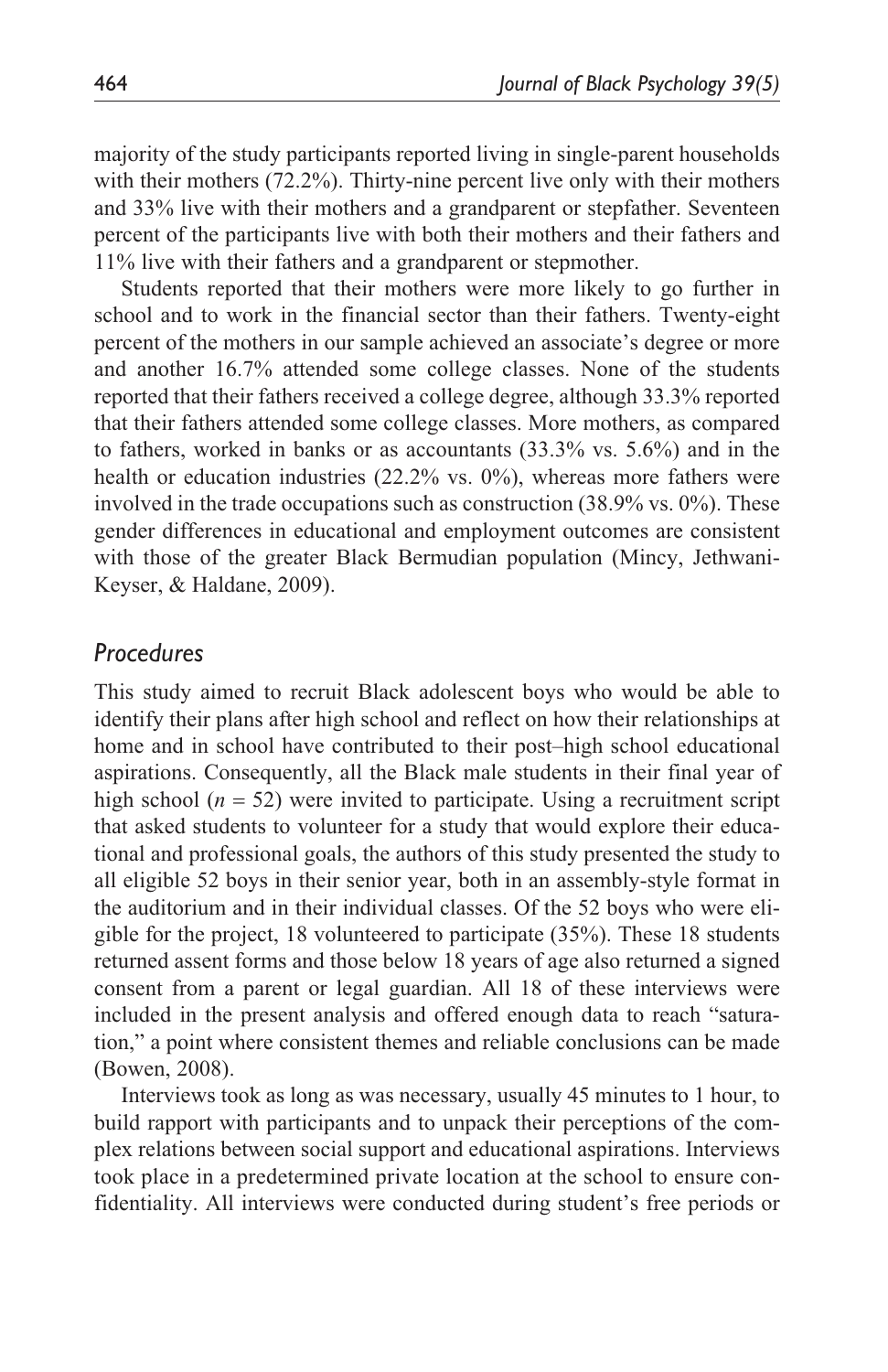elective classes, with the teacher's permission, and each student was given a pen and a highlighter to thank them for their time and participation. The study was approved by the institutional review board at the authors' host institution.

*Interviews*. Each student participated in a one-to-one semistructured interview that explored students' educational goals, their specific plans for next year, and the messages that they received at home and in school regarding these plans. Following a written protocol, the interviews were divided into four sections. The first section explored the educational and professional aspirations of the students. The interview started with a broad question about what the student planned to do after high school. This question proved to be a very useful and nonthreatening way to get the interview moving smoothly. The second section of the interview focused on the school experience, including how they would describe the school, their likes and dislikes, and the nature of their relationships with their friends and teachers and the advice their friends and teachers give them about their plans for their futures; the third section explored their family relationships and the types of things they talk to their mothers, their fathers, and their extended family about, including the advice they get from each of these family members. The interview concluded with more detailed questions about their aspirations for the future including anticipated obstacles, such as racism, in the transition to work and postsecondary education. Throughout the interview, participants were asked to offer examples from their lived experiences that informed their opinions and goals.

Because the same interviewer conducted all the interviews, responses informed the interview protocol throughout the data collection process. For example, when it became apparent that many of the boys were living were their grandparents, questions were added about the role that their grandparents play in their lives and the advice that they get from grandparents regarding their educational and professional goals.

*Researcher as instrument*. Each interview was conducted and audio-taped by the first author and principal investigator, an American, mixed race woman (Indian and White) in her late 30s. This researcher is a developmental psychologist who has conducted a great deal of qualitative work, both in the United States and internationally, with marginalized adolescents. She reflected on her own cultural experience and how it may have influenced her interpretation, both in the interviews themselves and in the data analysis, and tried not to make assumptions about similarity, or dissimilarity, of experiences. Instead, she, and the entire research team, stayed open to the lived experiences of the participants. Analytic memos (Maxwell, 2005) were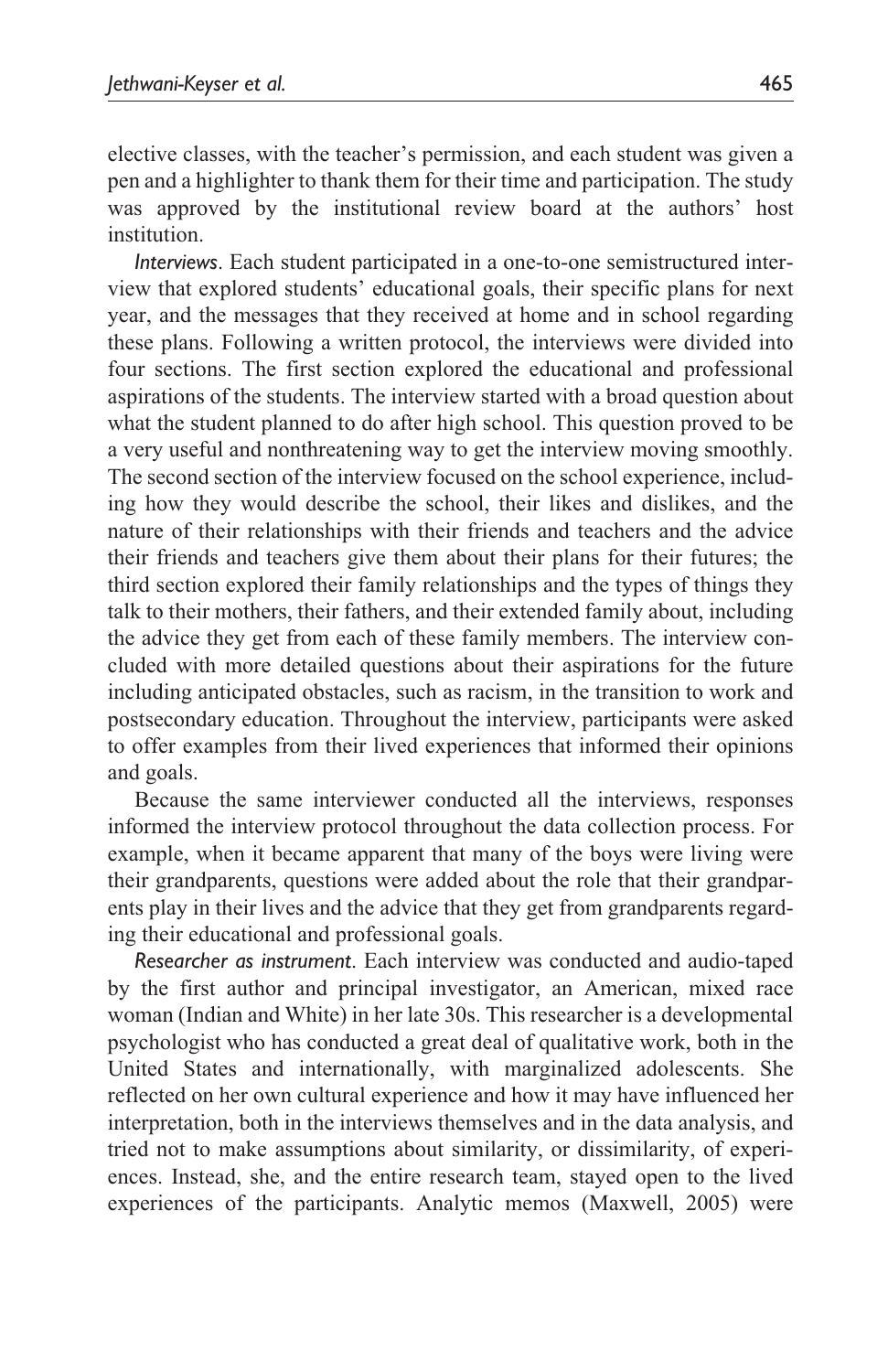maintained by all team members involved in interviewing and/or analyses. These memos were both self-reflective and process-oriented and included initial and ongoing reflections, questions, ideas, and analytic decisions.

*Data analysis*. All the interview audiotapes were transcribed and coded, resulting in more than 400 pages of data. In line with the interpretive approach, data analysis relied on the qualitative methodology of open coding—a strategy that divided the data into discrete units of analysis reflective of the major themes that were embedded in the words of study participants (Miles & Huberman, 1994). First, the authors read through the interviews with the aim of summarizing the stories being told by the adolescents. The purpose of these "narrative summaries" was to condense the interview materials into shorter narratives that captured the essence of the stories being told by the adolescents (Miller, 1991). The authors of the study then developed a coding scheme that focused on participant's aspirations and their relationships at home and in school. In addition, some codes emerged from the data itself, including the specific types of advice (e.g., "stick with it') they were getting from the various individuals in their lives. With the assistance of a research assistant, an African American man who recently attained his master's degree in social work, verbatim transcripts of the interviews were then reread multiple times and coded with Atlas ti software to identify where, when, and how the themes were revealed in the interviews (Miles & Huberman, 1994).

Overlapping themes and patterns that identified student aspirations and the messages they received at home and in school were identified across transcripts by the authors. Networks were created to summarize, consolidate, and organize the central themes that were described by at least 30% of the participants. Themes are presented in this article with illustrative quotes drawn from the interview texts, staying true to the language of both the participants and the interviewer. To protect confidentiality, participants were given pseudonyms.

The interpretive approach is based on the notion that truth is subjective and co-constructed by the specific social interactions within any research study (Schwandt, 1994). Therefore, because boys' perspectives can change over time and in different settings, notions of traditional reliability and validity do not apply to this qualitative study. Nevertheless, steps were taken to reduce the possibility of researcher bias and to maximize the trustworthiness and credibility of our findings (Morrow, 2005).

In addition to the analytic memos maintained by all team members, the team conducted coding checks for adequate agreement, reviewed all coding matrices to discuss competing hypotheses or rival conclusions and finding implications (Miles & Huberman, 1994). Areas of potential bias or uncertainty were brought to the attention of the team. For example, peer influence and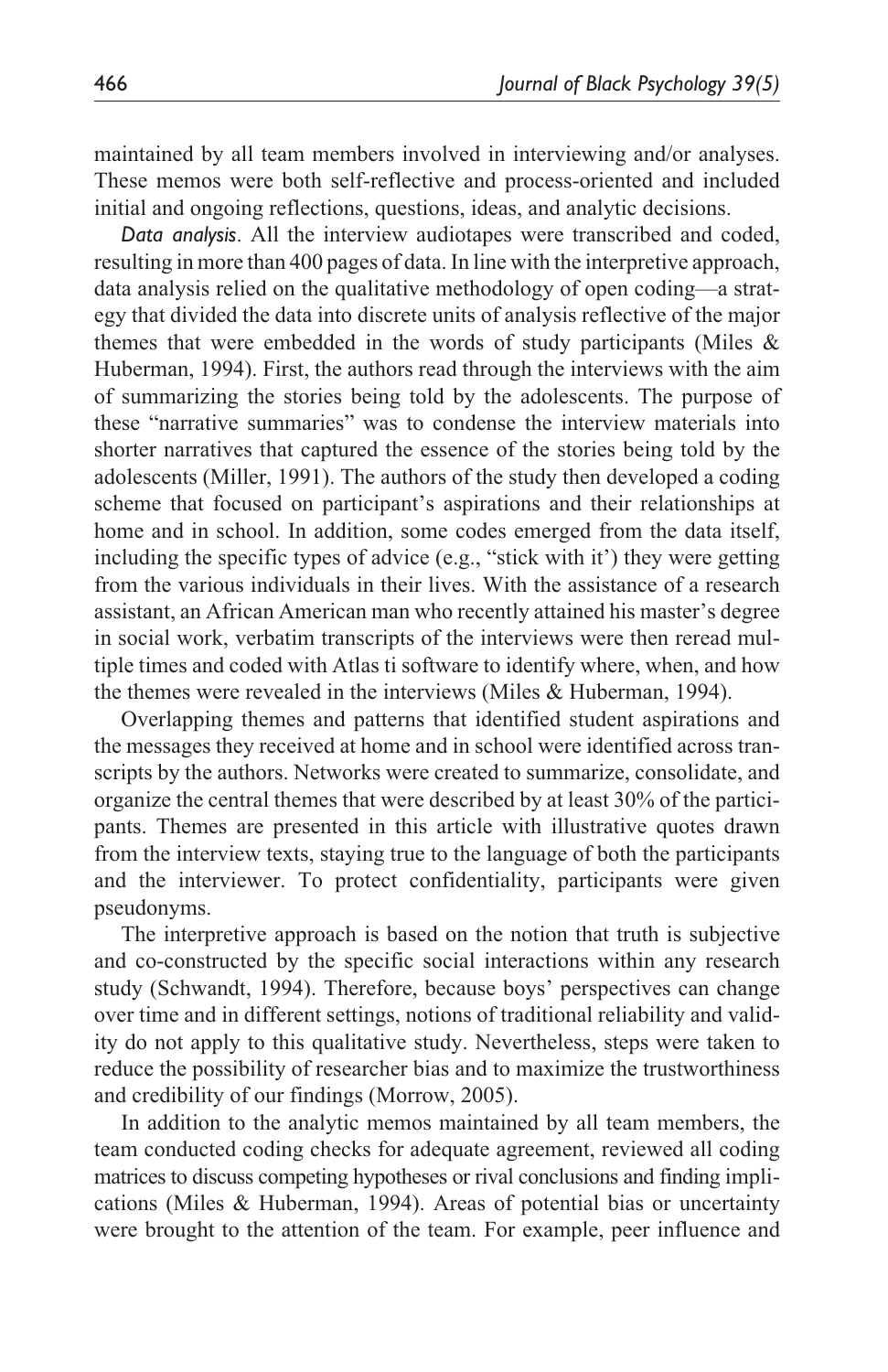racial inequality were not significant themes in the data as they relate to students' educational and professional goals. Team discussions considered the reality that these boys have only experienced "Black" Bermuda because most White Bermudians attend private schools so perhaps these boys are not able to anticipate the racial obstacles they may experience after graduation. And because so many of their peers have dropped out of high school, perhaps boys do not view their peers as educationally influential as their teachers and their families. However, for brevity and focus in this article, we chose to focus on the two variables that did emerge from the data as making a significant difference in boys' ability to promote graduation, continue their education, and resist the temptation to drop out: teachers and parents.

Several advisors in Bermuda from the education, not-for-profit, and business communities were solicited to provide interpretive feedback on our analytic strategies and findings and they also helped to address possible sources of interpretive bias. For example, many advisors offered the interpretation that with so few fathers in the home and with so few Black Bermudian men in higher earning industries, boys are more likely to drop out because they do not think an investment in education would be worth their while. Advisors agreed with our recommendations that Black Bermudian boys need more exposure to a variety of job opportunities and guidance regarding their applications for higher education. Through the following steps—documentation of methodology, coding checks, and critical evaluation by other researchers—a reasonable and judicious effort was made to address validity threats and reinforce the integrity of our conclusions.

# **Results**

Findings revealed that family members and teachers encouraged boys to stay committed to school, thereby supporting high school graduation, academic confidence, and educational aspirations for higher education. However, boys had not learned enough about the complicated process of college and fellowship applications to execute their educational goals, leaving them to wonder "what's next?" The following section outlines each of these themes in more detail.

# *Educational Aspirations: College Overseas*

Over 50% of the Black male students who entered high school with the participants in this study eventually left the school. Therefore, until recently, finishing high school had been the foremost aspiration for the Black Bermudian male high school seniors in this study. These students, on the verge of graduation,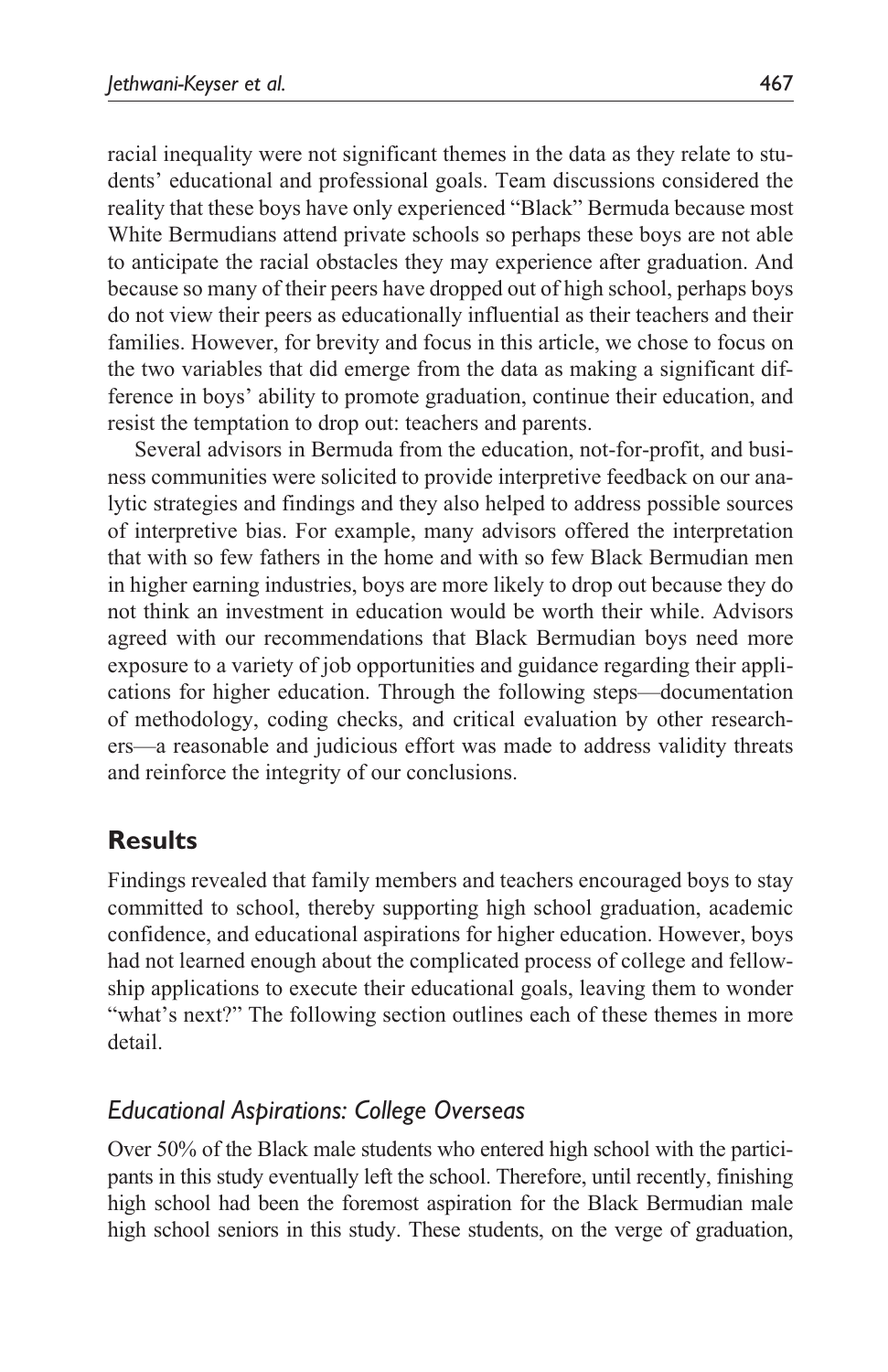were thinking ahead, and all but one student planned to attend college in Bermuda, overseas, or both. Bermuda College is the only institution of higher learning in Bermuda and offers a 2-year associates degree or certificates in a variety of vocation-oriented fields. Students generally preferred to attend college in the United States, England, or Canada, so that they could achieve a 4-year degree and gain greater cultural knowledge and social experience. However, many planned to attend Bermuda College first in order to raise their grades, build their resumes, or take entry-level college classes in their fields of interest. Others planned to take classes at Bermuda College where they could prepare their overseas college applications, apply for scholarships, or simply take time to figure out what they really wanted to do. They all believed that college would help them achieve their professional and income goals.<sup>1</sup>

Students expressed a preference for going to college overseas because they wanted to see the world and experience life outside the very small island of Bermuda. They believed the atmosphere of Bermuda College would be "too laid back" because they knew so many of the students and feared they might be distracted by their friends. For example, Anthony explained that he would go to Bermuda College until he could find the financial means of going to college overseas, but he was not pleased with that option.<sup>2</sup>

I would rather go straightaway to get the experience. I don't wanna be, you know, stuck in Bermuda College all laid back. I wanna experience new things. Cuz college ain't just learning in books, it's about learning in life, too.

Regino, age 18, was not willing to attend Bermuda College at all. He worried that he would be distracted by all the people that he knew. He explained,

I feel like I got distracted cuz I know too much people, and I know almost everybody that goes to Bermuda College. So I would go up there and just—I would do work, my work, but I just wouldn't, I don't know, I get distracted easy. With all them people up there, all my real year and older than me and I know a lot of people, like I'm a very popular person. Like, a lot people down in Bermuda know me. And me going to Bermuda College—like I'll do my work but I'll get distracted cause that's all my friends that I go to school with and all, cause I'm been from around here it's like oh right. My friends are back.

Getting distracted by friends was a problem for Regino in high school and he almost dropped out. Once he overcame that hurdle and was on the road to graduate, he feared he would get to Bermuda College and experience the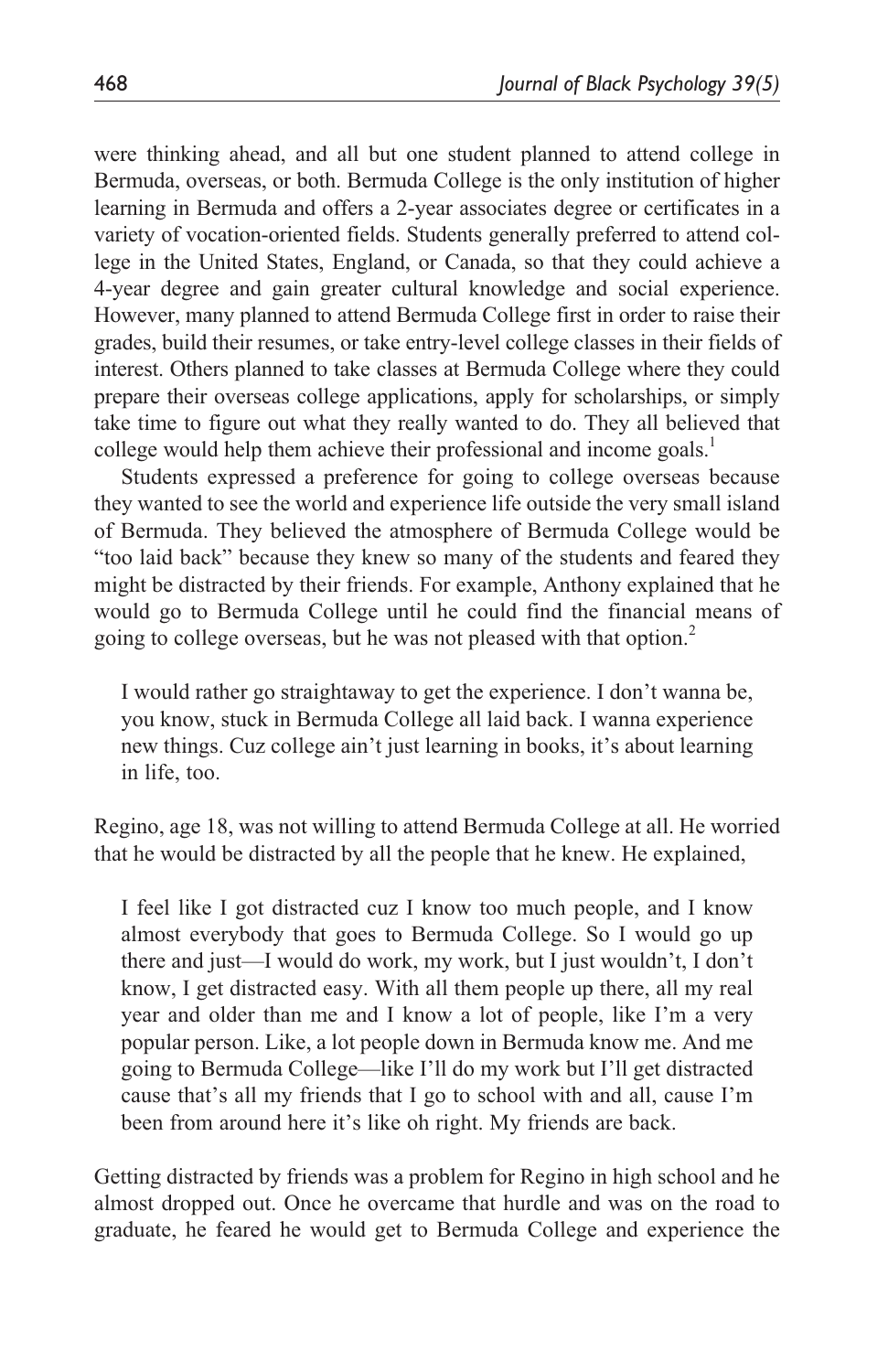challenges of high school all over again. Although peers were not identified as critical contributors to their educational and professional aspirations, Regino, and others, identified peers as potential obstacles to their success at Bermuda College.

Perceiving Bermuda College as not very serious left students concerned that the academic environment would not be rigorous enough to aptly prepare them for international work or top paying jobs. For example, Justin, age 18, explained that he would still want to go away even if Bermuda College offered a 4-year degree because he believed that Bermuda College leaves students ill-prepared to compete in a corporate environment.

I think like Bermuda College is like, I guess, is meant for work in Bermuda. You can't, you know, do your four years at Bermuda College and then expect to work in some big bank or exempt company away, like because it's more, like I said, it's probably more rigorous out there. That's why I believe that if you go away, like to college out there, they teach you like how it is out there, and so you can be more, you know, preferred.

Colleges overseas were viewed as more competitive and as providing better preparation for the workforce.

In summary, these boys on the track to graduate high school had high educational aspirations. They planned to graduate and to attend higher education. Perceptions that Bermuda College is laid back and lacks rigor, that it will not prepare students for the workforce, and is full of their friends with seemingly low ambitions made college overseas the ultimate aspiration. Furthermore, colleges overseas promise exposures to new cultural experiences and social opportunities. In the next section, we will see the nuanced ways in which these educational aspirations have been informed by both their families and teachers.

## *Family Support: Stay in School*

All participants had someone in their family who encouraged them to finish high school and to go further in school. In this analysis, boys reported on the messages they received from their mothers, fathers, and extended family.

*Mom: High expectations*. Almost all participants lived with their biological mothers, and a large majority of the boys reported that their mothers had the most influence over their educational and career decisions. Students consistently said that school would lead to a better life, and when asked who had instilled this belief in them, they repeatedly named their mothers. For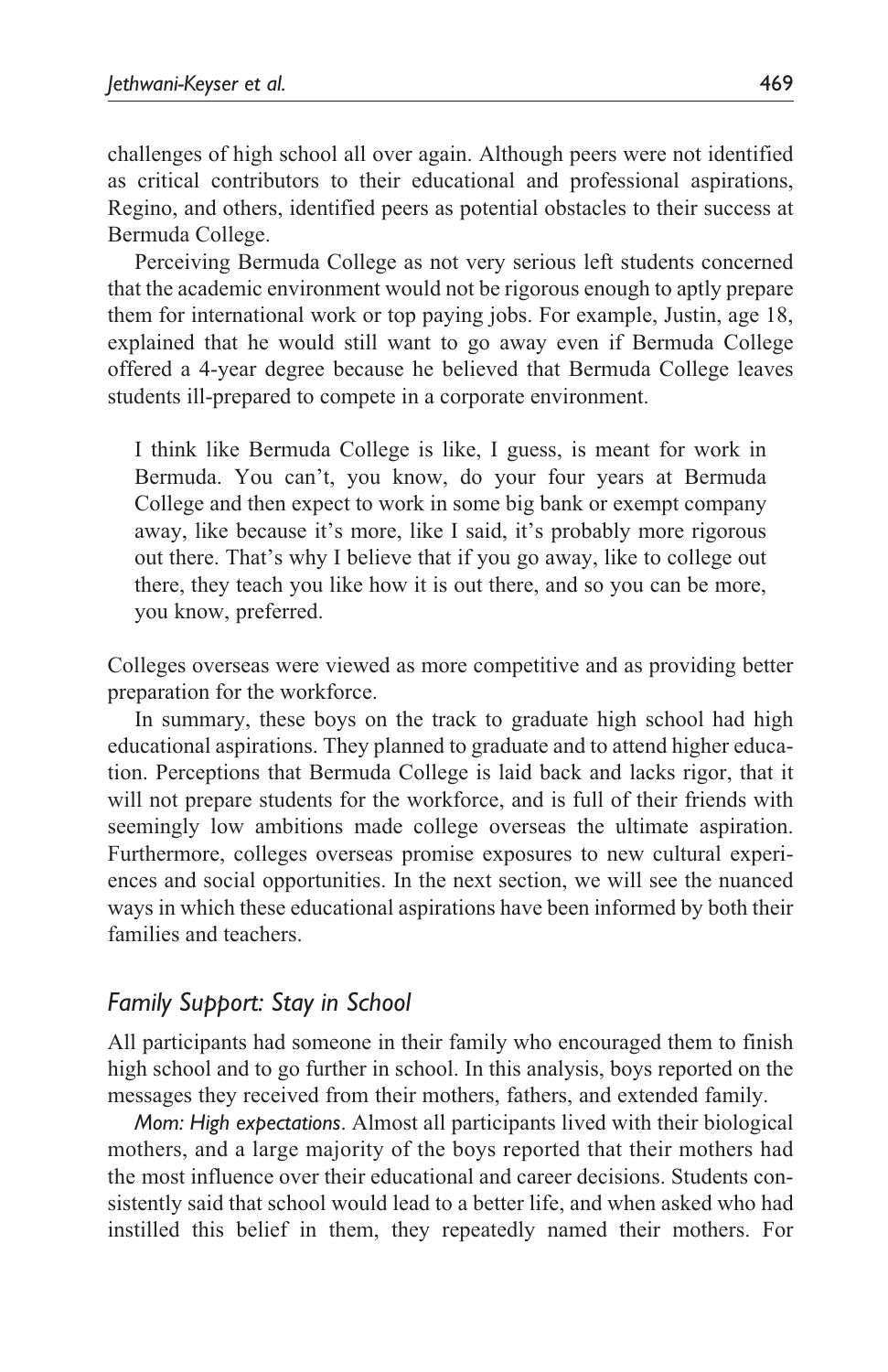example, Anthony knew that his mother wanted him to be "you know, successful." He explained,

She's hoping the best for me. Go as far as I can go. Don't stop. . . . She wants to get me the best education. [She wants you to go to college?] Yea. College, get that top notch education, make something out of myself.

Several boys spoke about a time in high school when they considered dropping out, but their mothers' concern and encouragement kept them, and was continuing to keep them, on track to graduate and focused on their goals for the future. For example, Armel, age 18, shared the challenges that he faced in his third year of high school and how his Mom inspired him to stay in school by explaining how he would not even get the simplest job without a high school diploma.

I just didn't find school interesting that much or nothing. I felt like dropping out. I wasn't gonna do it but I just felt like it so much. I just knew that as long as I get through high school it will be way better off than not going through it, so I just kept that in my head. [What made you think that?] Because my mama and everybody else keeps talking about how you should have a high school diploma before, well a lot of jobs, even the simplest jobs nowadays they said, so it's even inspiring me more to do it. I don't wanna be living like no bum or anything. I wanna make something out of myself, so, I stayed in and my grade point average last year was low, like 2.1, but I think it's up higher this year.

Fear of becoming "a bum" kept Armel in school and motivated him to improve his grades. At the time of the interview, his Mom was after him to submit his application to Bermuda College, and she was repeatedly reminding him that he needed to "do something" with himself. Boys reported that their mothers were often worried that they would abandon their education, so they frequently sent the message to stay in school so that they might realize their occupational and income goals.

*Dad: Go to college and stay out of trouble*. Only five out of the 18 participants lived with their biological fathers, two of the fathers were deceased and five of the fathers lived overseas (three in the United States and two in Jamaica). The amount of contact boys had with their fathers varied from every day to never. None of the fathers had a college degree, and two of the boys admitted to having fathers who were deeply involved in drugs. Though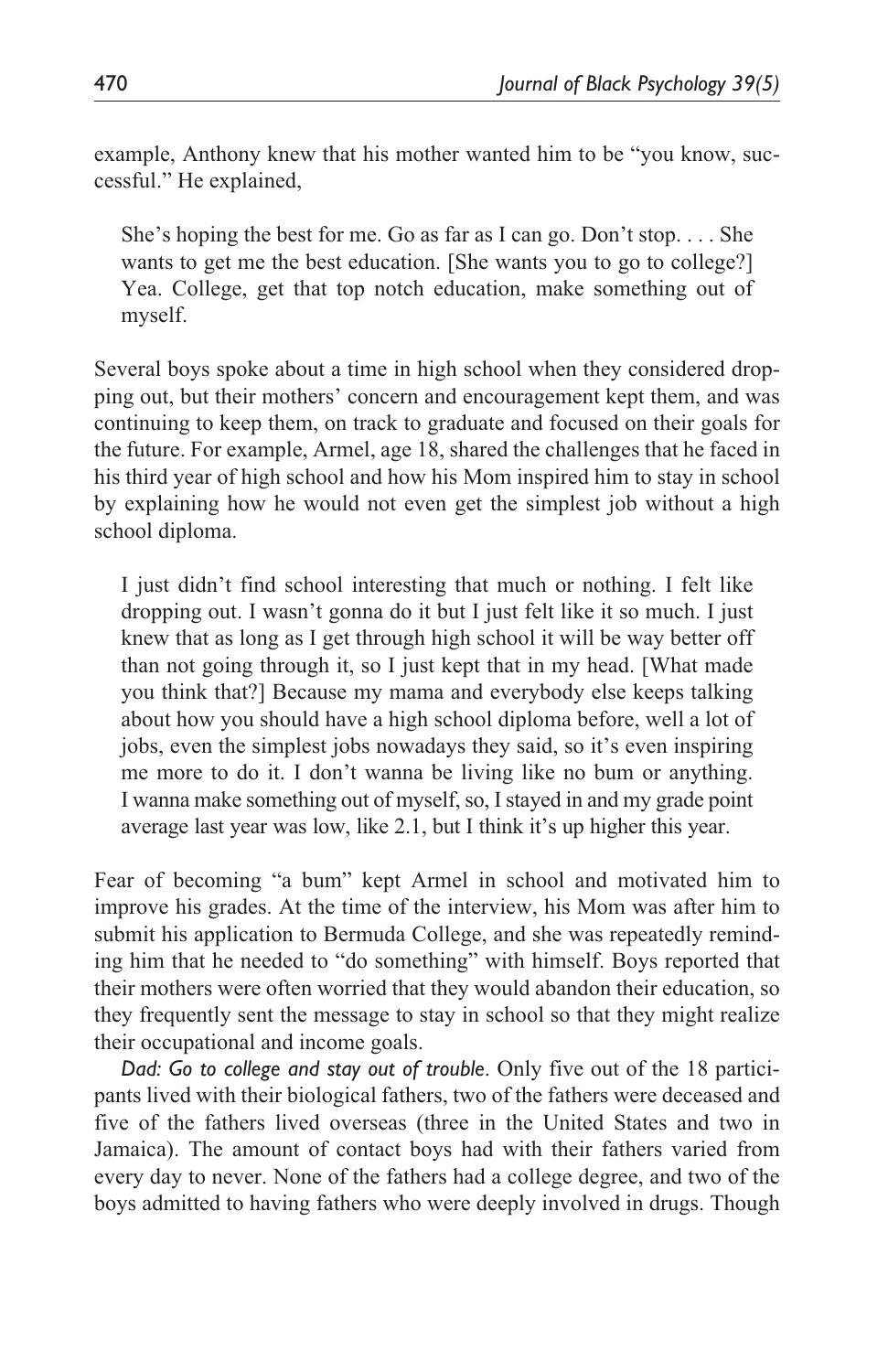few of the boys lived with their fathers, most boys thought their fathers cared about their education and hoped they would pursue college overseas. For example, Kyle, who lived with his Dad, was encouraged to get experience outside of Bermuda. Kyle states,

He (Dad) wants to kick me off the island. He says that all the time. He's joking, yeah. I'm going to kick you off the island, go to school. Just get some experience already. . . . Just get school experience off the island, like just don't stay here and go to Bermuda College. You'll get a mediocre degree, when you can go farther—master's, PhD, whatever. It's good to get more experience from being off the island.

Kyle's dad was pushing him to aim higher than the associate's degree that is offered at Bermuda College.

Fathers also encouraged their sons to attend colleges overseas because they were worried that if their sons stayed in Bermuda, they would get into trouble with girls, drugs, or violence. For example, Wesley's dad worked at the jail and was telling Wesley about all of the brewing trouble in Bermuda.

My daddy wants me to go away to college and he just wants me to get outta Bermuda like cause Bermuda's all, getting all crazy right now. [What do you mean by that?] Like all the trouble that's going on, beef type of thing. Yea and he's at the prison also. So he tells me what's gonna go down and he said during the summertime there might be like, beef—like gun war. He thinks it might increase. So he just wants me to get outta Bermuda, just, you know, succeed in life. Just do what I gotta do, don't do wrong.

Similarly, when David saw his dad on the weekends,

We talk about career choices and stuff like that, like college, schooling, like he's big on my education too because they know my potential, like so they don't, they just don't want to see me mess up type of thing.

According to the Bermuda Police Service (2010), violent crime rose 6.2% and firearm offenses increased 82% compared with the previous year. Fathers, like Wesley's and David's, hoped that school would keep their sons out of trouble and prevent them from "messing up." Boys did not always speak with their fathers on a regular basis but explained that when they did,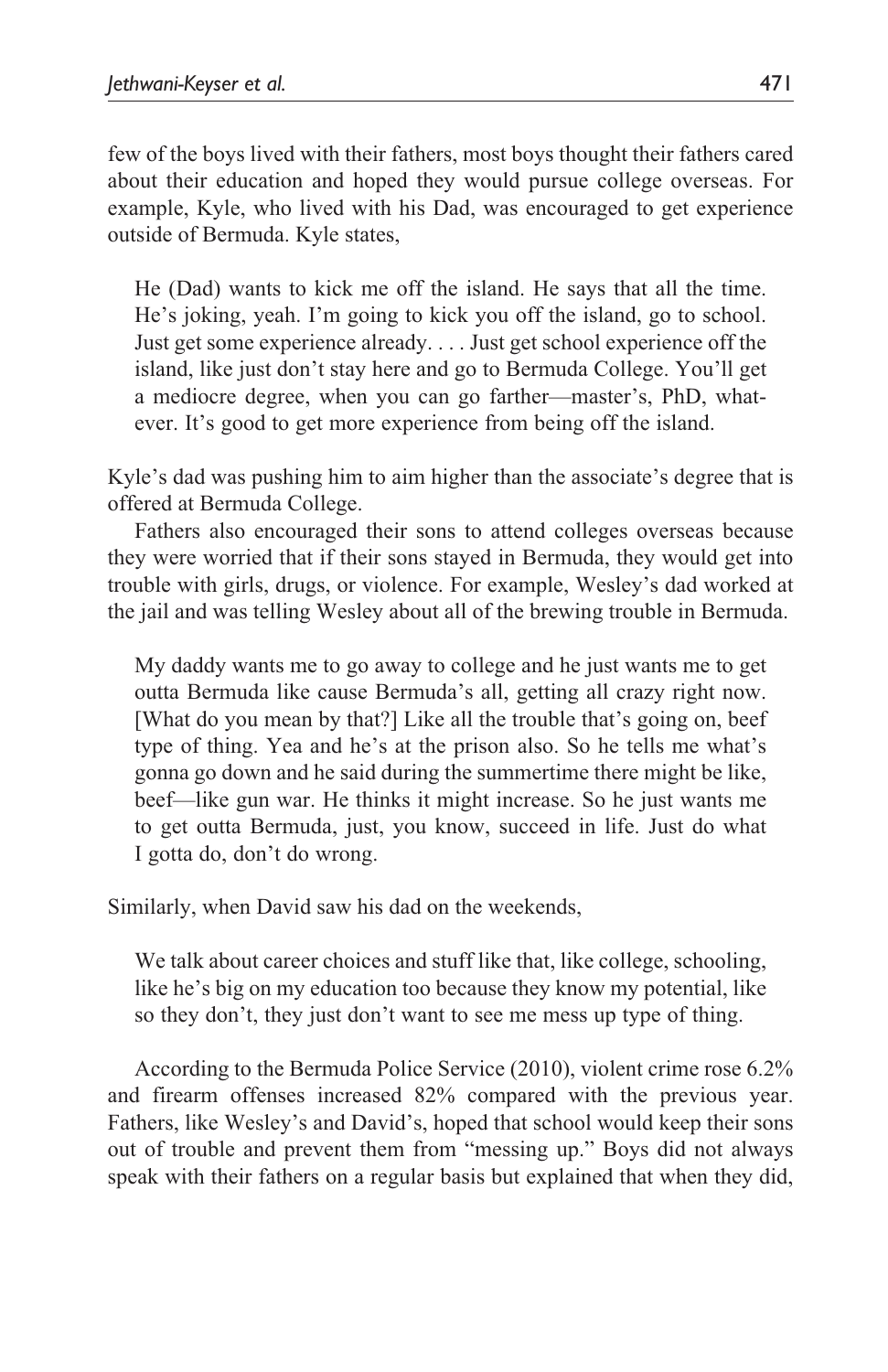they always talked about school, suggesting that they believed their fathers were concerned about their education.

*Extended family: Stay focused on school*. Most students mentioned at least one other family member who, like their parents, regularly encouraged them to remain committed to education. Aunts, uncles, cousins, siblings, and grandmothers all offered educational guidance in various ways, including help with homework, resumes, or college applications; sharing of personal experience from college or what happened after they dropped out of high school; and encouragement to stay in school and out of trouble. For example, Justin, whose brothers did not go to college, explained that they were giving him "good advice . . . They just say 'don't get caught up. Just finish school and go to college, you know, just don't get caught up in no bad stuff, you know.'" Family members frequently shared personal experiences with the boys. Anthony's uncles were college graduates and offered some insight into what college would be like. "They, you know, explain to me that college is not going to be easy. You'll have your fun times, and your ups and downs, like high school." Another student had uncles who were high school dropouts; they explained to him the adverse effects of their educational choices.

They have told me that they didn't get to finish school and they're not in a position that they would like to be in, so if they would've finished school they could've been a job manager or a CEO of a company, but since they don't have their high school diploma they cannot really go too far in life. [What do they do?] Well, I know one of my uncles pumps gas and one of them he, he drives trucks for a company.

Similarly, Markus's cousin hoped that Markus would not make the same mistakes he made.

(My cousin) wants me to stay focused and stay in school and make something of myself. . . . He told me how his drug habit, like his drugs like got him in trouble and all and he was talking to me and he grabbed me and he said "let me tell you something, if I ever hear of you smoking weed you' and that's all he said to me, and I was like you know I'm not going to do that and he goes 'I'm just playing with you man, but seriously don't do it." He jokes around like that but he says there are some decisions that you have to make just think about what you're making though. Think about what happens later on.

Markus's cousin reminded him to think about how his current actions might relate to his options in the future. These boys were absorbing the advice they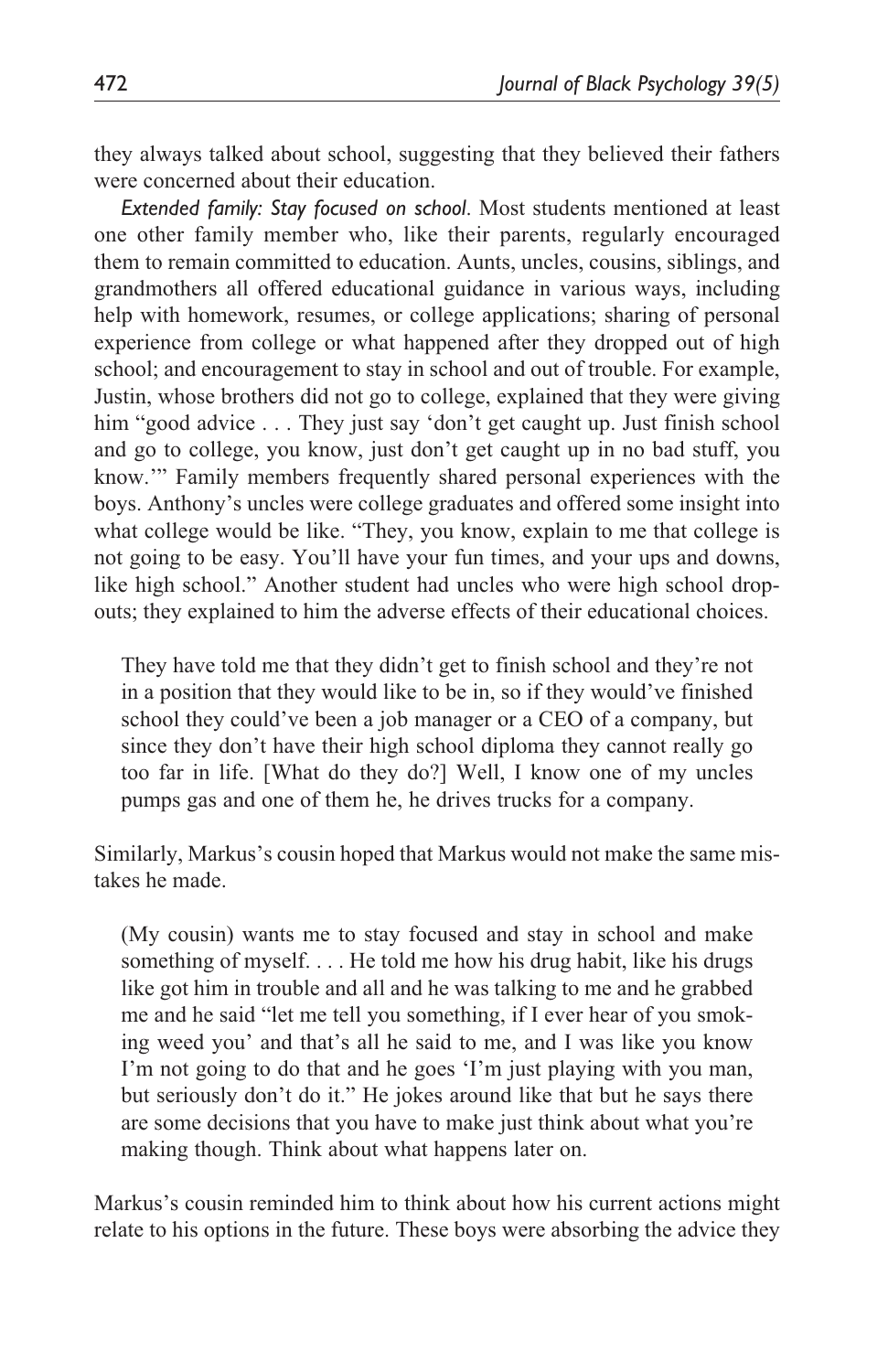get from their loved ones. Even when they could not always articulate their plans for the future, they appreciated it when their family members asked them about it and exhibited interest.

Together, these findings shed light on the social environment of the boys in this study and explain the boys' aspirations of attending colleges overseas. Fathers and extended family members warn boys not to make the same mistakes that they did and relay the message that staying in school would protect them from becoming entrenched in the community violence of which so many Black Bermudians are exposed. Mothers and fathers both encourage their sons to go as far as they can in school and to even go overseas so that they can both stay out of trouble in Bermuda and achieve more than the associate's degree offered at Bermuda College.

# *School Support: Stick With It and Don't Give Up*

Almost all students could identify at least one adult in the school who helped them choose classes and complete their schoolwork and who provided encouragement and advice about life after high school. These adults consistently sent the message to stick with education by working and trying hard in school.

Will, age 18, explained that the teachers hoped that his education would not end at graduation. Teachers cared about his plans after graduation and hoped:

That I'll be fine and go to college or university to get a degree, because the thing is you can't go nowhere now without a degree . . . (Teachers say,) "In order to graduate, stay focused in school. Like, high school is a stepping stone towards your future."

Teachers advised Will to go to college, and he planned to attend Bermuda College in the fall.

Teachers were particularly hopeful that the boys would finish high school and go on to higher education so that they would not end up "on the wall." (*On the wall* is a term used in Bermuda to describe those who are unemployed and idle. Those who are "on the wall" are frequently perceived as a primary source of crime on the island.) Justin explained,

They [teachers] want to stop seeing the guys just either drop out of high school, or finish high school and just be done with their education, and they want to see the guys go and get those good jobs, like instead of just being thugs and all of that . . . just worry about your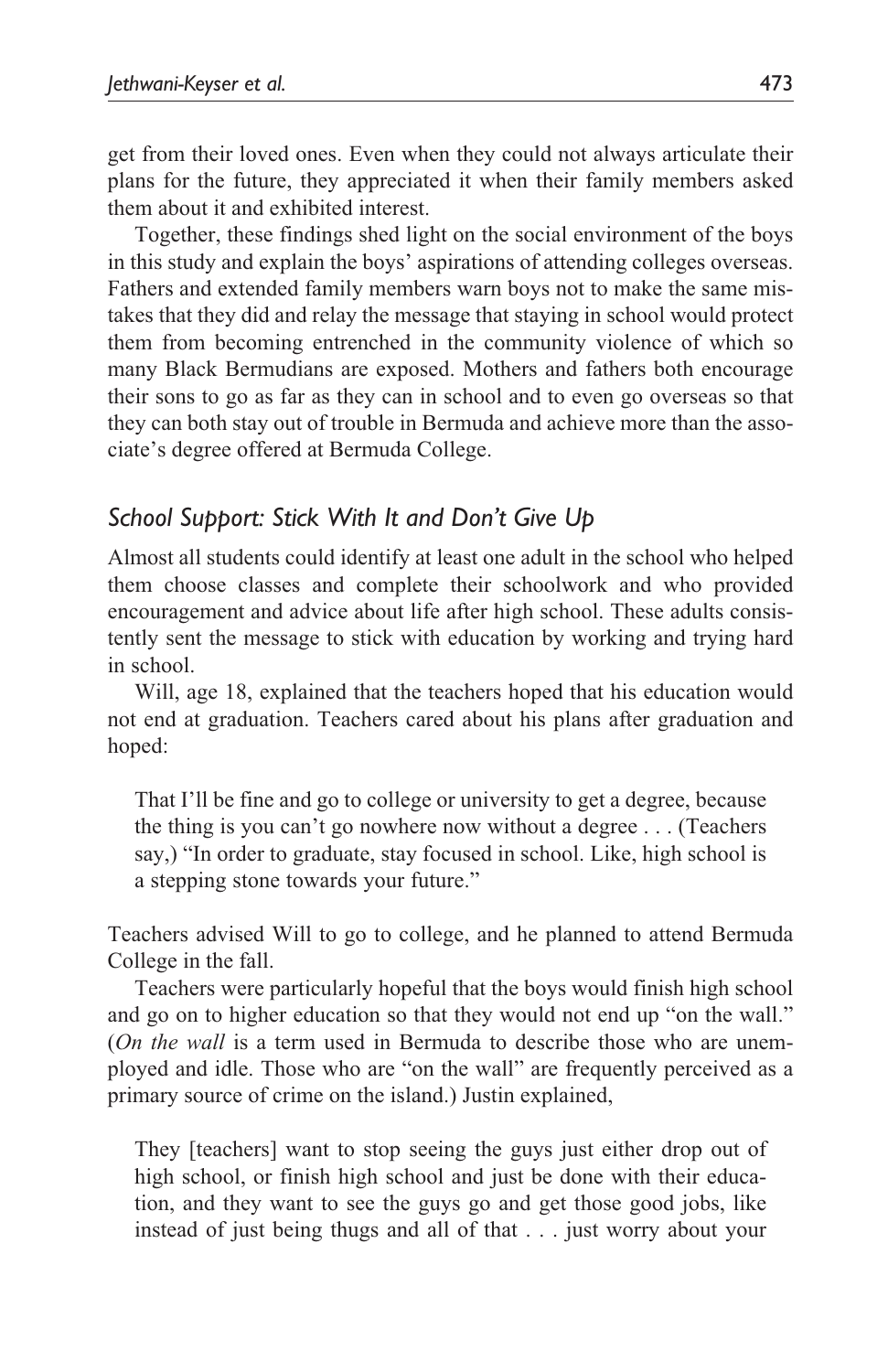education so it can take you somewhere. . . . They even tell you, "I don't want to see you sitting on a wall and doing—sellin' drugs and doing stuff like that."

For the teachers and school staff, education is the key to avoiding the wall.

Several boys shared stories of times when they were considering dropping out of high school but stayed with the encouragement of their teachers. For example, when Wesley felt like he could not cope with school anymore, he left and sat on the wall at the bottom of the hill. His teachers brought him back.

I was like "yea man I dropping out, I can't take this school no more" and I walked out of school one day, then somebody came out and got me and brought me back, had a big meeting there. I was like down there sitting on the wall.

Wesley knew that his teachers liked him because "they put up with me for these 4 years. They would have given up on me." They did not give up on him. Instead, they encouraged him to do his work so that he could "pass and try to graduate" and they brought in his parents to ensure that he completed all the graduation requirements. They also advised him to go to college. Consequently, Wesley felt cared for by the teachers because they brought him back from the wall, convinced him to stay in school, supported his efforts to graduate, and even believed that he could obtain higher education. He became highly motivated to show them that he could do it.

Similarly, Dwayne was planning to drop out of school and was "lackadaisical" about his schoolwork. But when he met his basketball coach in his first year of S3, the equivalent of his junior year, which he was repeating, he started "sticking by his side and just learning everything he knows and he changed my life." Instead of dropping out of school to support his sick mother, his coach advised him to stay in school so that he might secure a higher earning job.

Uh, with my mama's situation. How she's been in the hospital and stuff. Like that was a reason why I wanted to drop out so I could make some money to help her. But he was trying to tell me if I stayed in school, the money that I was going to make, I could make double that if I stay in school and get a high school diploma. So he gives me a lot of life stories, too. He's keeping me on the straight and narrow track. . . . [What kind of advice does he give you?] He just tells me stick with it. If you want it, go get it.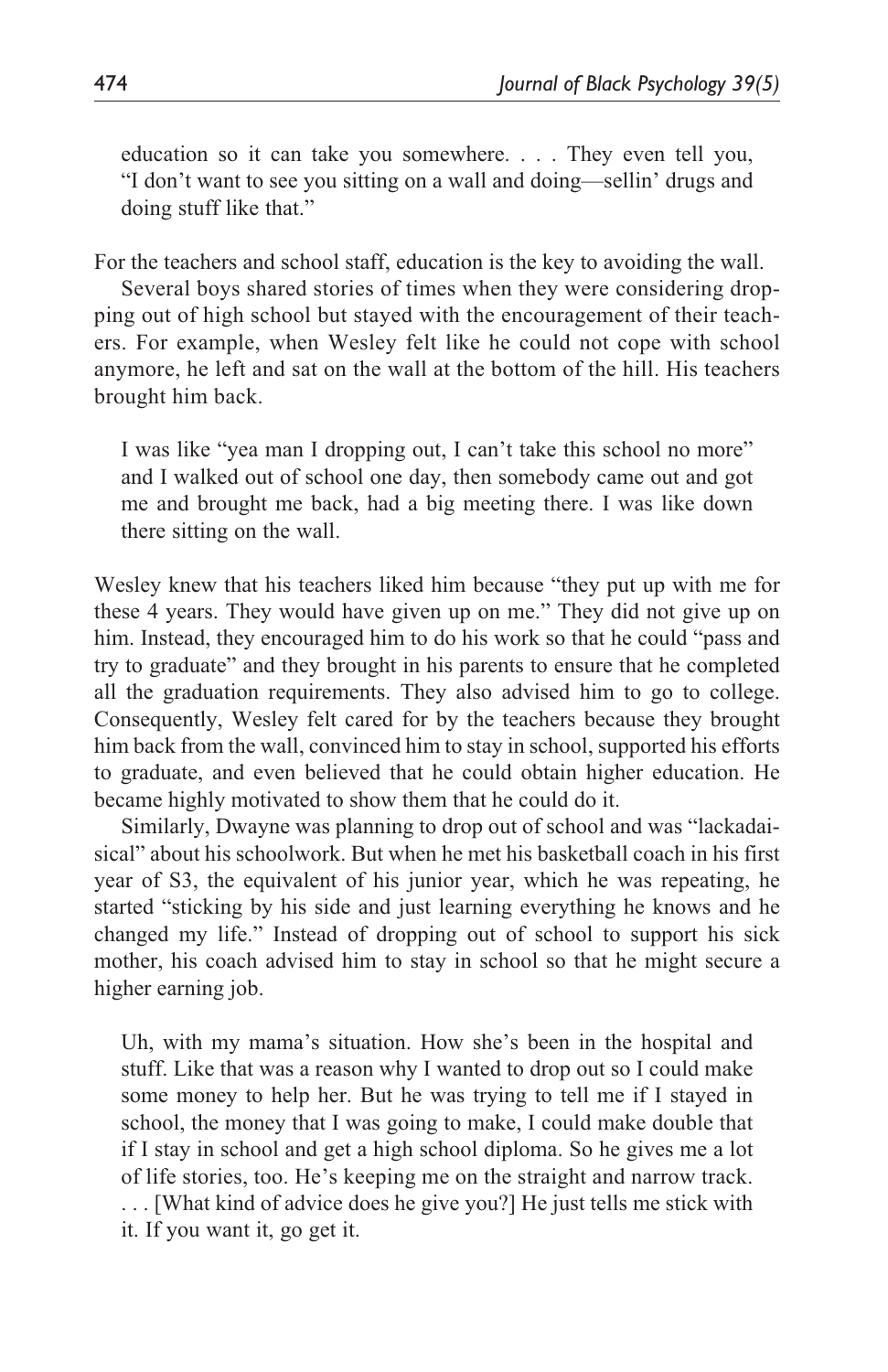These boys had teachers who believed in them, even when they doubted themselves, leaving them motivated to "prove" that they could indeed graduate and go to college. Teachers helped them to internalize the notion that academic performance could help them "to get where they wanted to get."

In sum, the boys in this sample were on track to graduate high school and aspired for higher education, most likely because their families and teachers had high expectations for them and supported their educational goals. Mothers and teachers were especially effective in helping many boys in our sample stay committed to graduating high school. Fathers encouraged them to stay in school and out of trouble. Extended family members shared their own experiences and encouraged boys to stick with their education to achieve their goals. This support successfully kept the boys in school but students rarely discussed the complicated process of college and fellowship applications, either at home or in school, leaving them to wonder "what next?"

### *What Next?*

Boys reported that several members of the school staff inquired about their plans for the future and encouraged them to participate in college fairs, SAT courses, or complete college applications. For example, Derek reports that his school counselors and teachers encouraged him to take the SAT and also helped him with his plans to attend Bermuda College in the fall.

The counselors assist you with signing up for the SAT to try to get in to college. . . . They [teachers] helped me with writing my essay to get into Bermuda College. Yeah, and they also wrote a letter of reference for me. And right now they're helping me with the CPT (college placement test). They're helping me.

Derek's teachers helped him with his essay, references, and placement exams. However, most students only started to discuss and explore their higher education options with their teachers, families, or guidance counselors in their senior year in high school. Consequently, boys had little knowledge about the process of applying to and choosing a college that would meet their professional interests and financial capabilities. Although most students had dreams of going overseas, they did not know where and did not seem to know that it was already too late to apply for the upcoming academic year. Few students had submitted applications and they were unable to articulate the steps it would take to apply for, and finance, an overseas college education. At the time of these interviews (toward the end of the school year), only one student had been accepted into a scholarship program and an overseas university.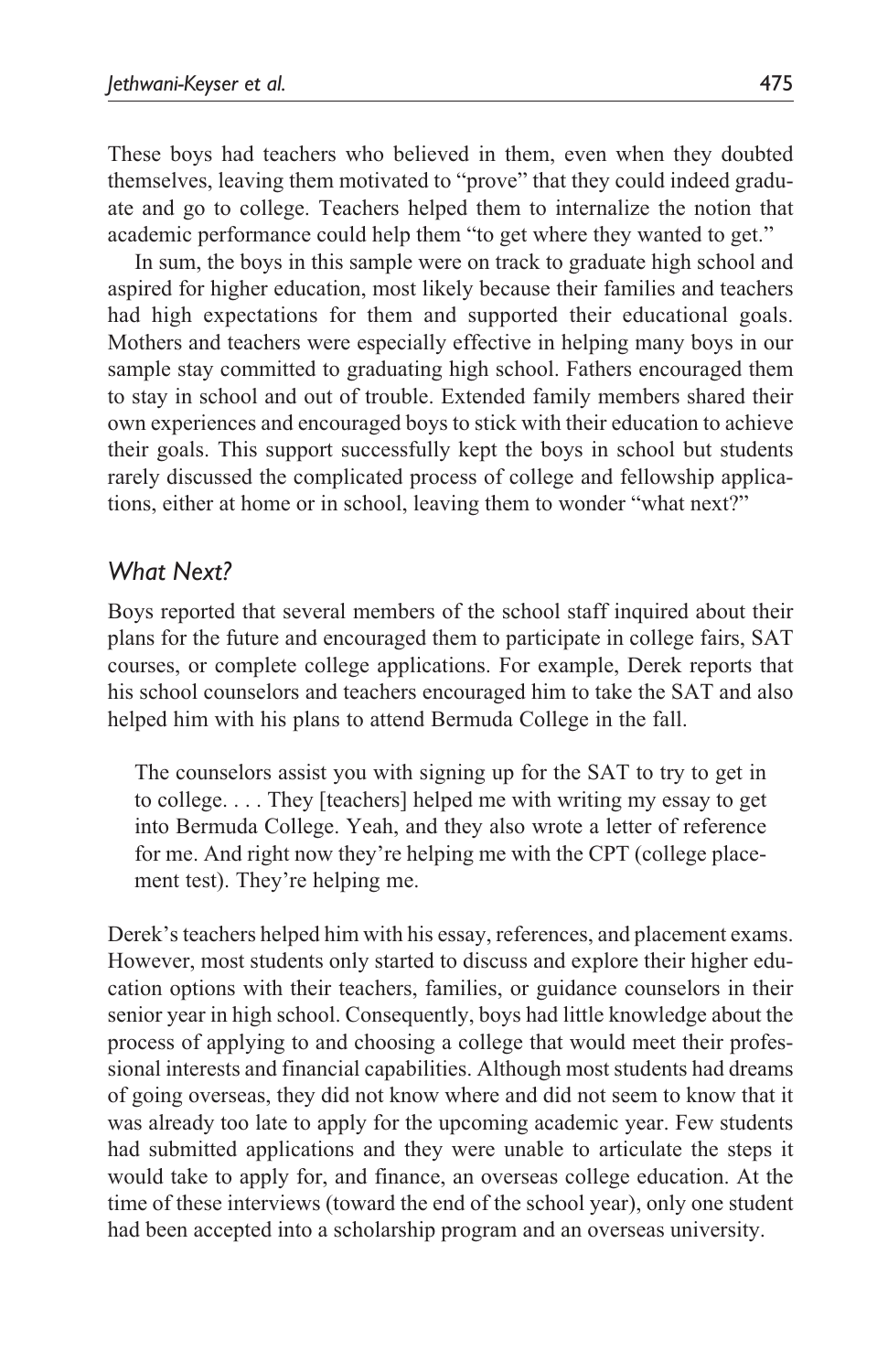For example, although Regino had no interest in attending Bermuda College, he had not yet submitted overseas college applications because he knew he had to secure a scholarship first. His sister was helping him with scholarship applications, which he described as a difficult process that would "take awhile."

I'm applying now. I should have been done a long time ago, but I've been so busy I couldn't really get a lot done. Now I'm trying to get it done so I can leave by September. Or not, stay for a year, work, and make some money. I have a job now, so. . . . [If you don't get into college for dance what else do you think you might want to do?] I'm not even sure. I'm not even thought about a second plan.

Regino, who was not interested in Bermuda College, would likely continue to work at the shipping company where he was employed.

Students were also unclear about Bermuda College course requirements or if Bermuda College offered courses in their fields of interest. For example, Kyle, age 17, stated,

[So do you feel that you took the classes necessary to be able to go into marine biology at Bermuda College?] I'm not sure what the requirements for that college is. . . . I'm not sure how good the science is of the college, because I didn't go into too much detail on that.

Like most students, Kyle had not done much research about the options at Bermuda College, or anywhere else.

Students had some ideas about how their school could be more helpful. For example, according to Charles,

They should try to find out what the student wants to do when they grow up, so they could push you towards it. I know it sounds like a backup, but push you towards it so they could get there instead of just coming to the last year asking them what they want to do, and then telling them what they need to do to get there.

As Charles suggested, educators who engage students in ongoing discussions about what they want to be have the capacity to motivate students to stay in school and plan for life after high school. Another student, Markus, was deeply disappointed by the college planning program.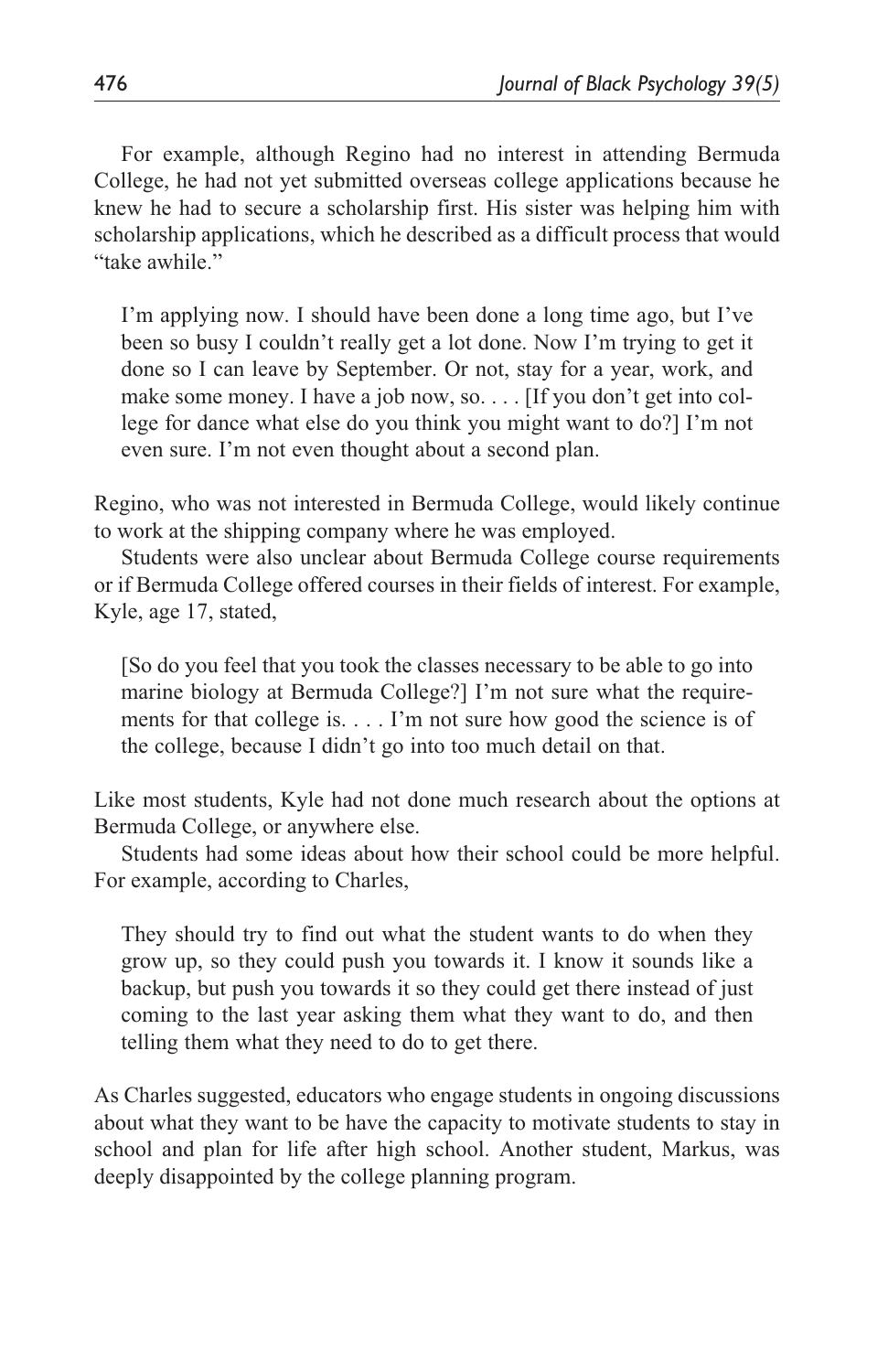The college planning program here is a complete let-down because it goes in depth in what you should do but they just don't really help you fully. Like I don't feel like I got any decent support here. All the information I found on my own, on my own research. So, it's really not helpful. [Does that college support program happens in your senior year or earlier?] Senior year. Yeah a little bit late to try to get you ahead. [Before senior year did anyone do any sort of career planning?] No, I mean, I've had people ask me, like the counselors will ask you, "what do you want to do" and they'll call you in like once every eightmonths or so. You'll see them maybe once or twice every couple years but they don't really sit down and they don't go over like, oh okay well, what's your skills? What's your ambition? How much money would you like to make?

Asking Black male students to contemplate their futures and what they want at the start of high school may result in more deliberate and early action about higher education.

In sum, boys valued the academic encouragement and guidance about life after high school that they received from their teachers, and they believed that teachers cared about their futures. These relationships helped these boys achieve their graduation goals but left them ill prepared to achieve their aspirations for higher education. With earlier connections between school performance and college and career aspirations, these teacher-student relationships could promote even greater results. An emphasis on life after high school when boys enter high school, coupled with adult support, might help students think about their interests, generate goals, and develop the confidence to believe that they can meet them.

# **Discussion**

This study explored how Black Bermudian high school seniors articulated their plans for the future and detailed how Bermuda's family and schooling mesosystem works well at helping young Black men graduate high school, but does not work well at moving them beyond graduation. This research was guided by theoretical and empirical research suggesting that positive family and teacher-student relationships are critical protective factors for adolescent development (Bronfenbrenner, 1979; Resnick et al., 1997; Roeser, Eccles, & Sameroff, 2000) and contribute to the educational and professional attainment of Black men (Croninger & Lee, 2001; Noguera, 2009).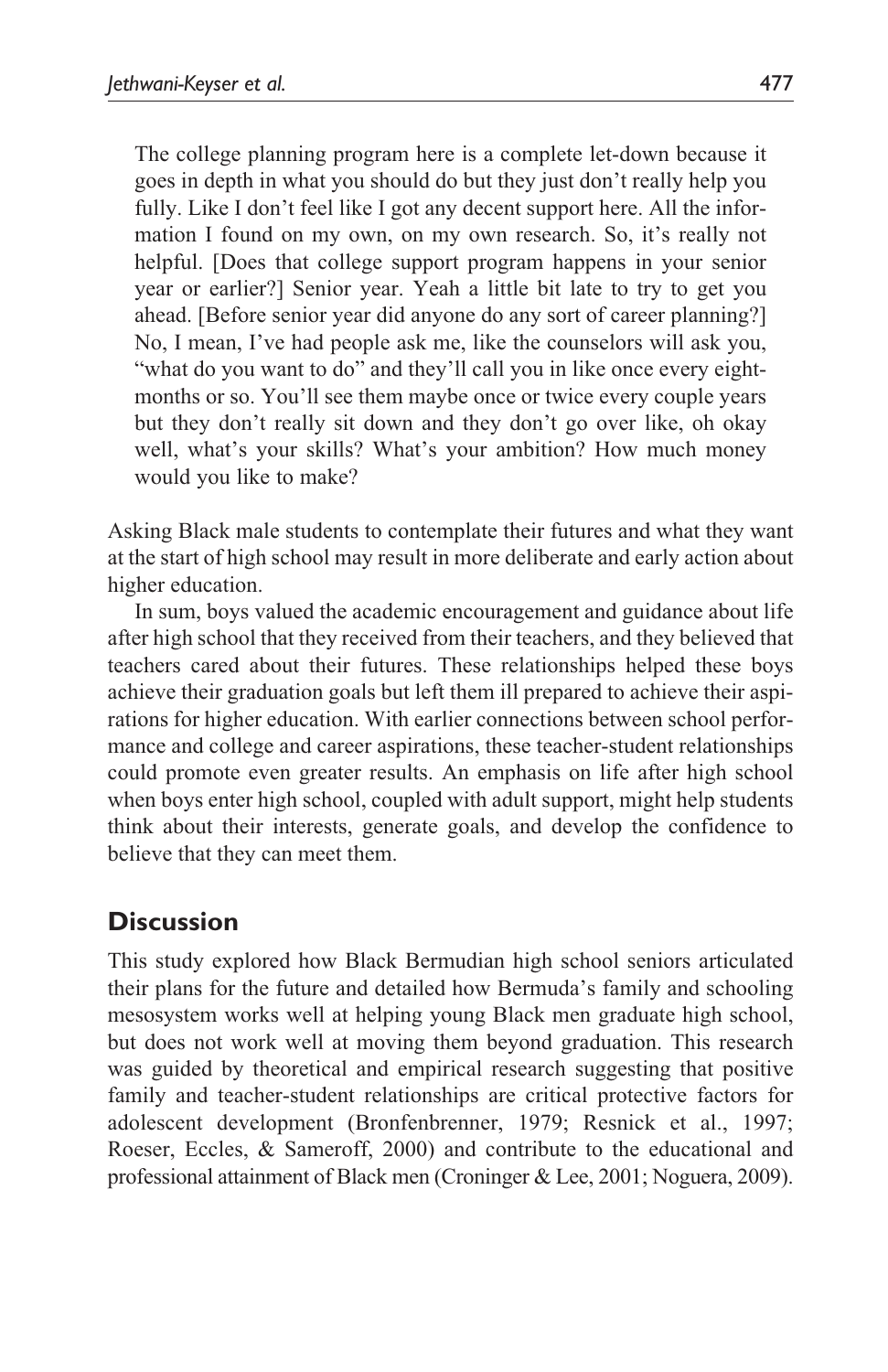This section reviews our findings in the context of the research literature on the educational attainment of Black students in the United States, offers policy suggestions, and addresses the limitations of the study.

## *Familial and Teacher Support in Adolescence*

Developmentally, adolescents have not only an increasing breadth of vision but also a decreasing sense of certainty about themselves, their relationships, and their communities, and they need support and guidance as they make difficult and complicated decisions (Keating, 1990). Families and schools are the most likely contexts in which adolescents receive this type of guidance. These relationships have been found to be especially important for the educational aspirations and attainment of Black adolescents and young men in the United States (Dubow et al., 2001; Nichols et al., 2010; Noguera, 2009). For example, perceived parental educational involvement and educational expectations are associated with higher educational aspirations among Black adolescent males in the United States. Indeed, the Black Bermudian male participants in this study, who were near high school completion, often discussed times when they questioned their commitment to school. With the support and encouragement of a family member in their lives, oftentimes their mothers, they came to associate school performance and attainment with their goals for the future.

Family members not only encouraged these adolescent boys to stay in school, they also shared own life experiences to convey the importance of staying out of trouble. In the United States, Black male students are more likely than any other group to be punished in school and are more likely to receive discipline referrals, detentions, and suspensions (Noguera, 2009; Schott Foundation for Public Education, 2010). It is likely that institutional inequalities have forced Black families to convey that staying out of trouble goes hand in hand with staying in school.

For those without educational support at home, support in school is especially critical. The literature suggests that teacher-student relationships can have a far-reaching impact for Black male students, including improved academic performance, higher educational attainment, and higher expectations for the future (Noguera, 2009). The boys in this study experienced teachers who were available for assistance and support, which helped them achieve graduation, higher school engagement, and positive expectations for the future. Cokley (2003) found that faculty encouragement was the most powerful predictor of African American college students' academic self-concept, even greater than the racial environment of the school. These findings suggest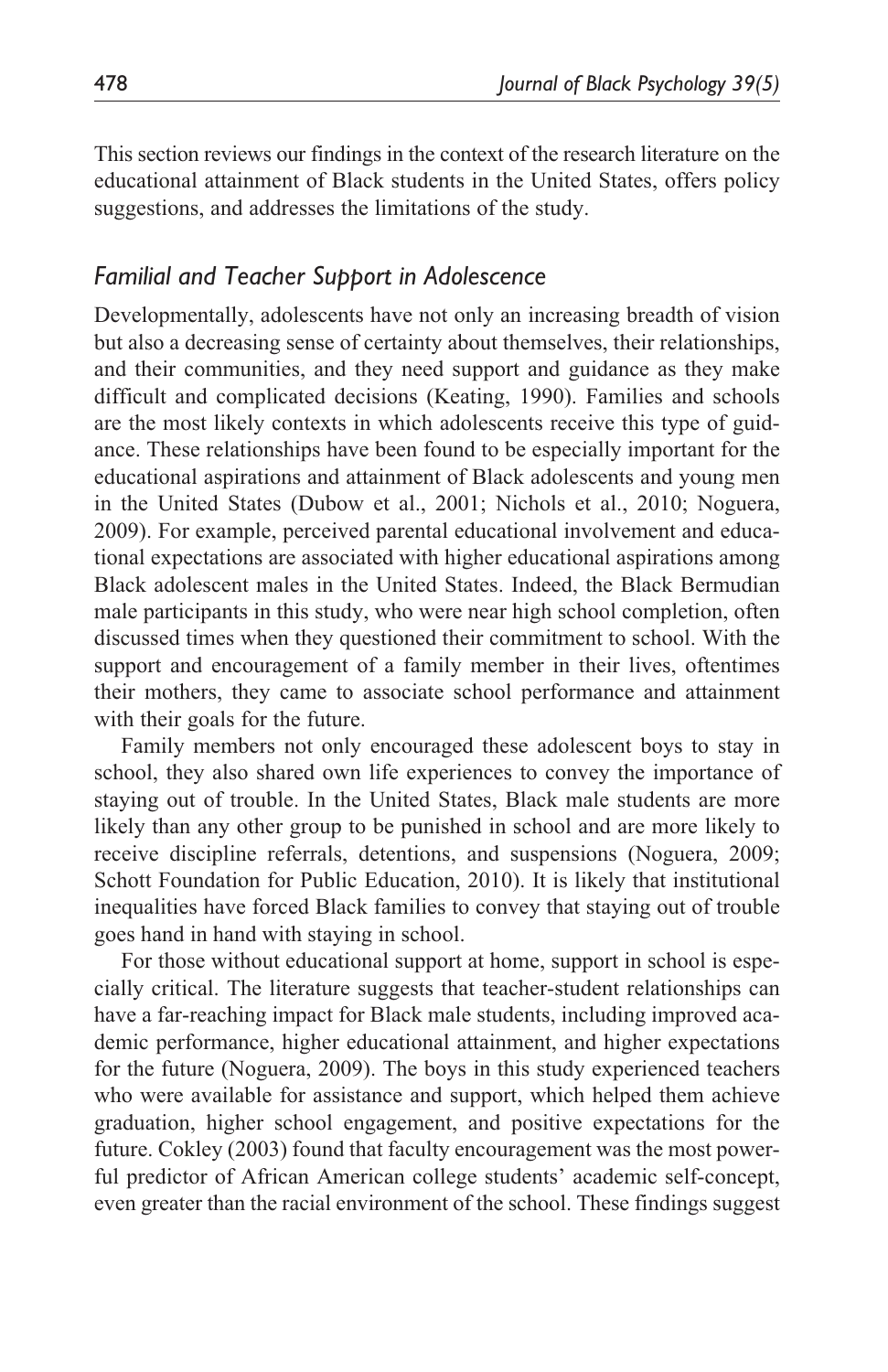that encouragement is an important component of positive student-teacher relationships, especially for Black students. Warm and encouraging relationships in which boys feel known and understood are crucial for the well-being of Black male students in school and can effectively serve adolescents who are at risk of dropping out as well as those who are trying to determine the next steps in their educational careers.

In Bermuda, boys face the distinct reality that there is no 4-year college and understand that they will need to go overseas to attain the educational credentials they need for jobs in Bermuda's highest paying industries. Boys in this study aspired to go overseas to achieve a bachelor's degree or higher, but their limited knowledge about college requirements, scholarships, and application processes was likely to prevent them from actualizing their educational ambitions. On the eve of high school graduation, the boys were not prepared for college overseas. Few of the parents of the boys in this sample achieved college degrees, and it is likely that they have had minimal exposure to the application process. Furthermore, with so few fathers in the home and with so few Black Bermudian men in higher earning industries, boys have limited exposure to the variety of career and educational possibilities that require degrees in higher education. In spite of their aspirations for higher education, perhaps high school graduation, and some courses at Bermuda College, is all that they believed they could achieve. This study suggests that encouraging relationships at home and in school may help boys achieve high school graduation by communicating the belief that boys could indeed succeed in high school, but they are not always enough to help boys execute educational aspirations for higher education.

These findings further our cross-cultural understanding of the disadvantages facing Black male students as well as the contributions of families and teachers to the educational aspirations of Black boys. In economies where a high school degree is not enough to earn a family sustaining income, high schools must not only keep boys in school but must also help them develop clear goals about the future and concrete plans for how they will achieve those goals (Mikelson, 1990; Noguera, 2009).

Although these students did not identify racism as an obstacle to their futures, the literature reveals that Black adolescents are less likely to receive college preparatory assistance in or out of school than White adolescents (Noguera, 2009). In Bermuda, the public schools provide for a predominantly Black Bermudian population, whereas the private schools primarily serve White students, and professionally, occupational segregation prevents them from competing for the same jobs. Therefore, although participants may have little direct experience with inequality, they are not likely to be exposed to the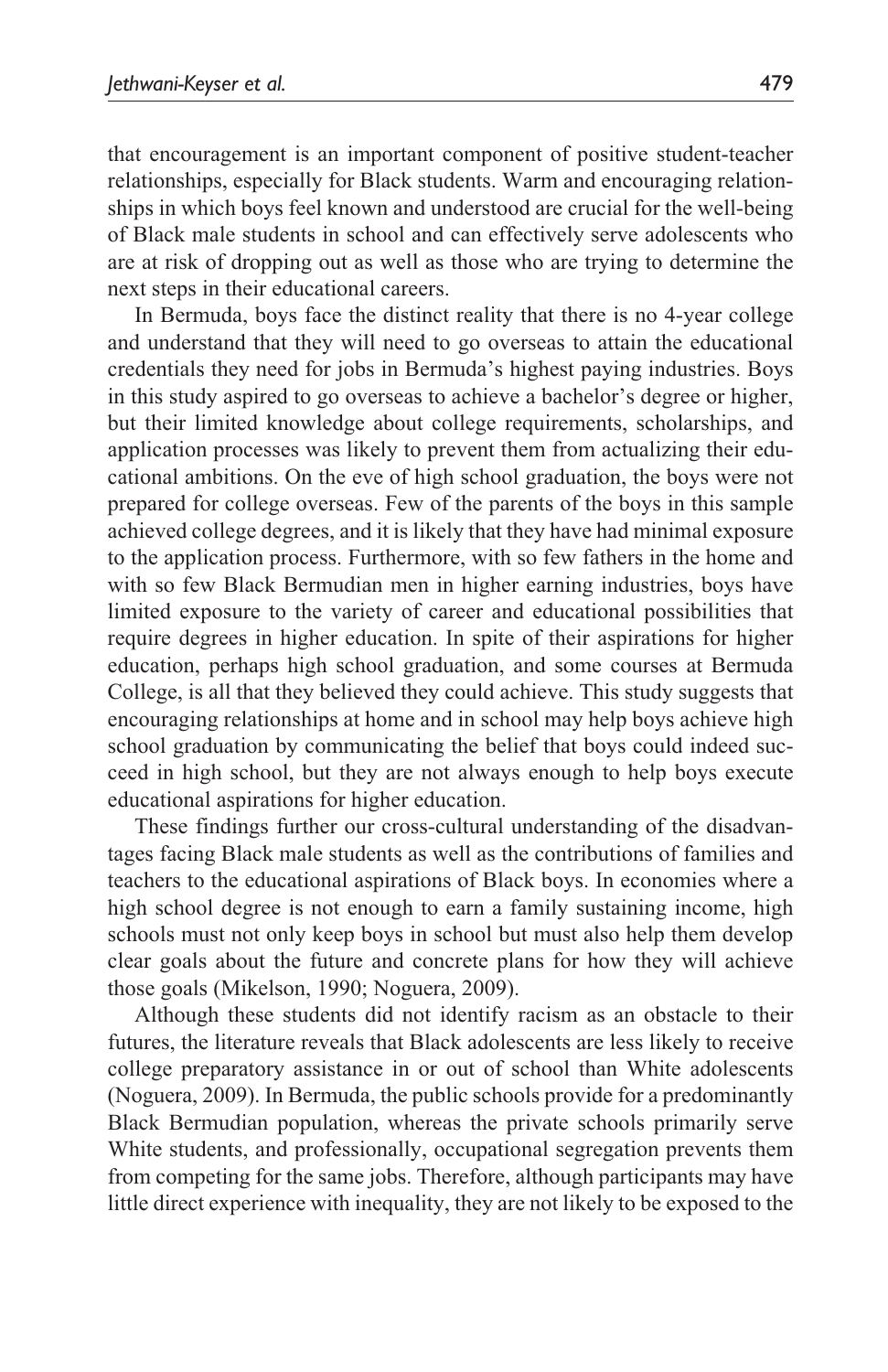same opportunities afforded to White Bermudians. This study has important implications for intervention strategies designed to increase educational aspirations and eventual educational and professional achievement among Black adolescents and men (Nichols et al., 2010).

# *Career Counseling and Guidance*

Noguera (2009) found that urban students who had the clearest goals were most likely to cite an adult—a teacher, a counselor, a parent, or a relative as the source of guidance related to future aspirations. These adults "helped them recognize their own potential and how they opened doors that they previously did not know existed" (Noguera, 2009, p.15). Some researchers suggest that families in the Caribbean are more likely to support the educational attainment of girls (Quinlan, 2006). This may be true in Bermuda, considering 50% of the Black boys drop out of high school in Bermuda as compared with less than one third of girls (Ministry of Education, 2009). But for those near completion, boys identify their families, particularly their mothers, as encouraging their educational success. Programs designed to help Bermudian mothers guide their sons through the process of applying to colleges overseas are likely to positively impact the educational attainment of Black Bermudian adolescents.

For the Bermudian context, it is also recommended that the career and college guidance departments in the Bermudian public secondary schools devote many more resources for Black male students. In school, boys reported that most of the college and career guidance they received was in their final year of high school. Guidance counselors should expose students to a variety of educational and career options and allow students to begin to identify their interests and articulate educational and professional goals right at the start of high school. This relational connection applies perhaps equally well to students who are at risk of dropping out and students who are likely to graduate and go on to higher education. Individual student needs can be identified and responded to within the context of these relationships between guidance counselors and students. Students who are thinking about dropping out can receive guidance in the consequences of alternative pathways, and students who are thinking about higher education can identify the steps they need to take to achieve their goals. Guidance counselors might help students, and their families, understand college requirements, the college application process, and help students identify scholarships, internships, and more. Counselors who guide students through decisions and problems not only send the message that the school sees their education as a priority but also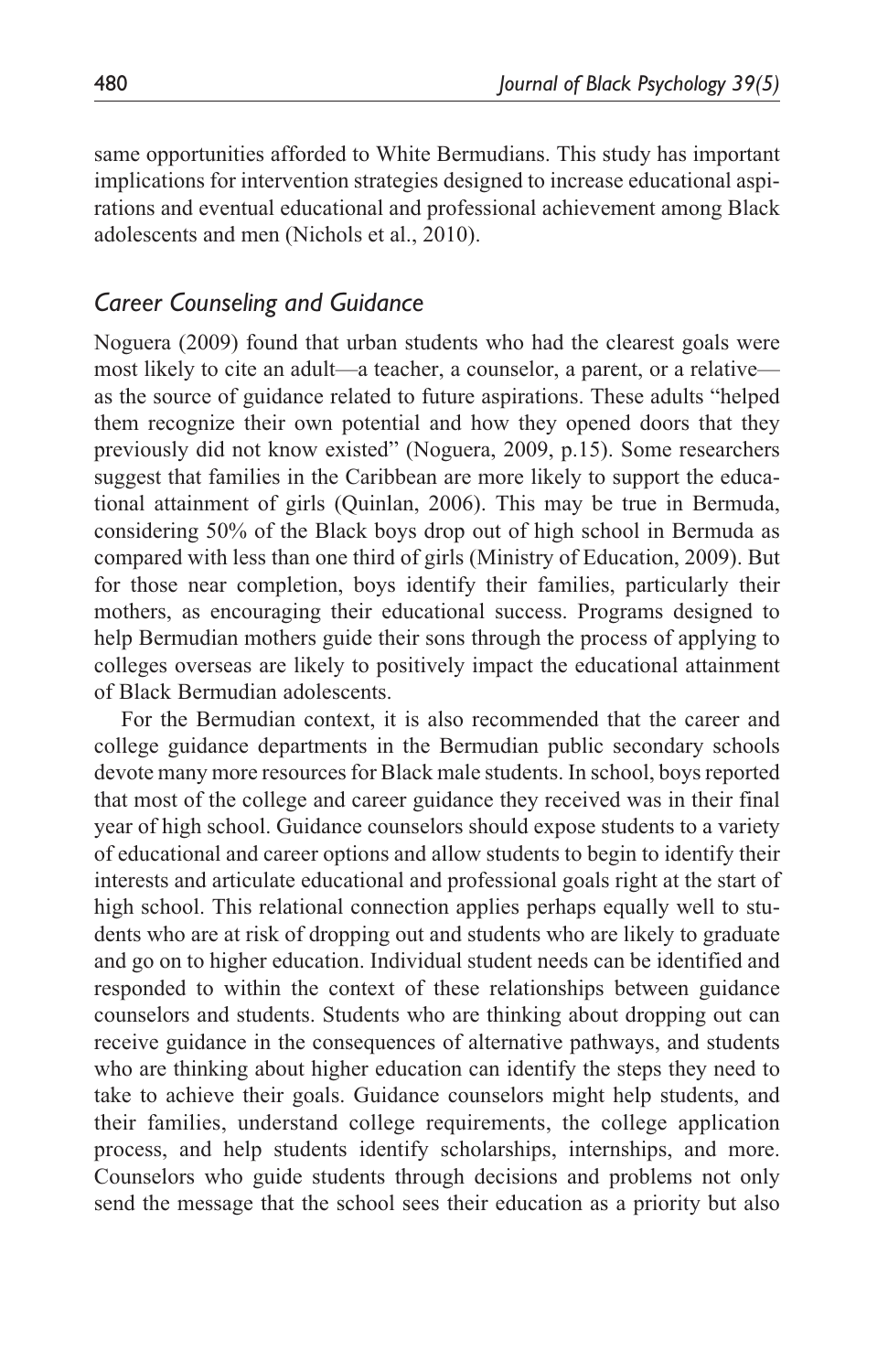help students conceptualize the long-term consequences of various actions before it is too late. Personalized guidance and ongoing monitoring of student progress are likely to promote school engagement, confidence, and motivation among Black male students because their efforts in school are placed in the context of their own goals (Mikelson, 1990). Empirical studies in the United States have revealed that Black boys with clear plans for the future are more likely to attend school regularly, to become involved in after-school activities, and to complete their assignments on time, and are less likely to get into trouble at school than those with ambiguous ideas about the future (Mikelson, 1990; Noguera, 2009). More engagement with adults in the school might also serve to identify other problems boys are facing that inhibit their educational attainment. For example, Barbarin (2010) suggests that guidance and academic encouragement are more likely to keep boys engaged in school when they also address the sources of problems in the home, school, or community and enlist families as partners.

# *Limitations and Future Research*

Methodological and sample limitations are the most important reason for caution in interpreting the findings of our study and drawing policy implications. Although this study offered information about Black Bermudian male adolescents, the generalizability of the results are limited. This study took place in a particular public school and whether similar results would be found among Black Bermudian male adolescents in a private school setting where there are more White students and foreign-born teachers is unclear. The boys in this study were in their final year of high school and on the pathway toward graduation. In order to explore the reasons Black Bermudian adolescents do not finish high school and the perceived barriers to their occupational success or career goals, future research might include other samples of the Bermudian population such as girls, White male adolescents, private school students, Black male middle school and early high school students (before they are of the age where they might drop out of school), young out of school Black men, or parents and teachers. A historical analysis that examines why parents and teachers offer the advice that they do would also enhance our understanding of these findings. Furthermore, there is still much to be learned about the complexities of the experiences of Black boys and adolescents in school worldwide. Future research should examine the phenomenological experiences of the young Black male population in a variety of educational and professional environments to better understand the contributing factors to their marginalization, and to increase their academic attainment and success.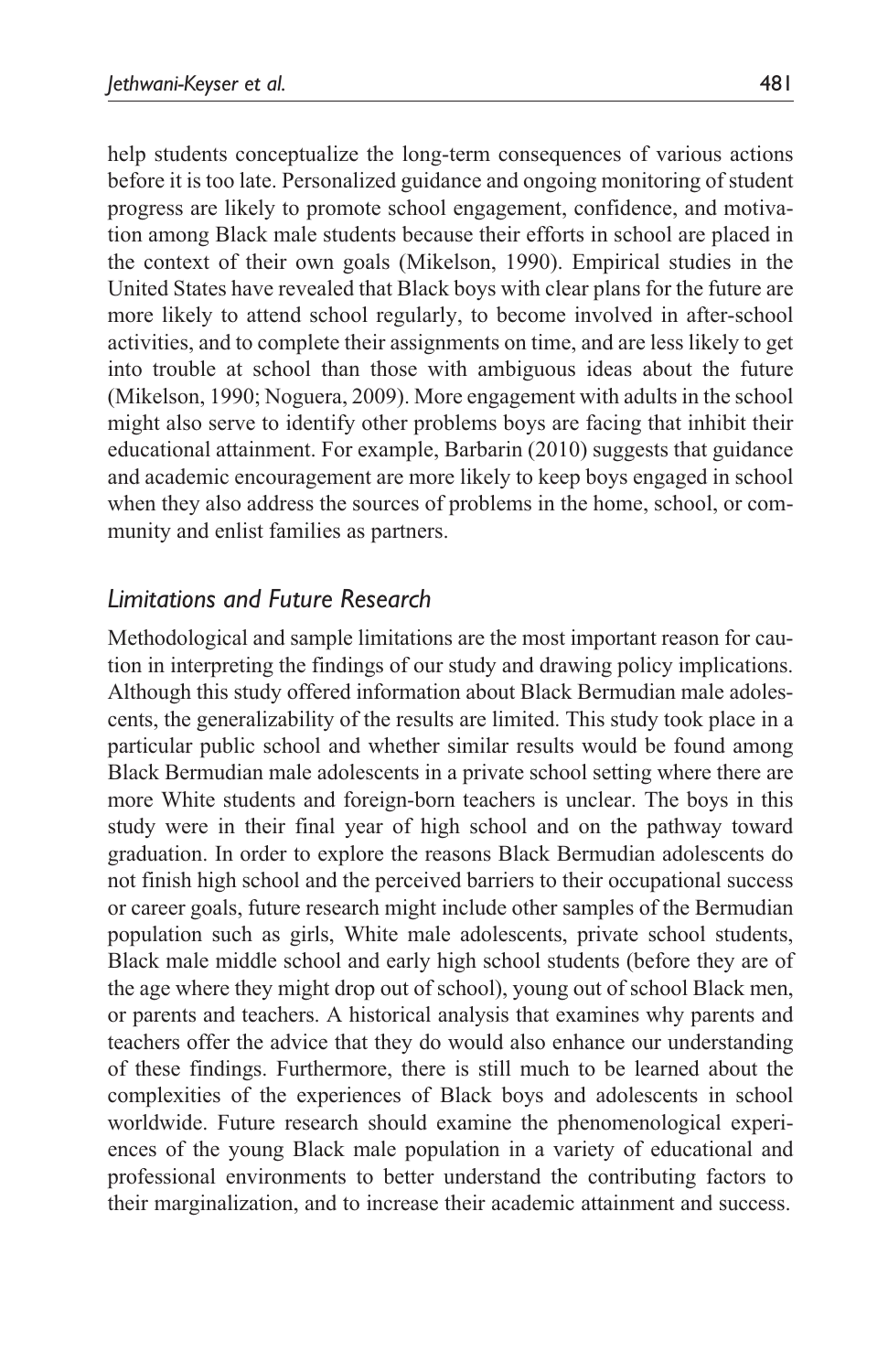This study offers a glimpse into the messages Black adolescents receive regarding their education and has important implications for intervention strategies designed to increase their educational aspirations and eventual educational and professional achievement. Future research might examine the effectiveness of such interventions.

### **Declaration of Conflicting Interests**

The authors declared no potential conflicts of interest with respect to the research, authorship, and/or publication of this article.

### **Funding**

The authors disclosed receipt of the following financial support for the research, authorship, and/or publication of this article: This work was supported by the Government of Bermuda (Grant Number 001578) and the Atlantic Philanthropies (Grant Number 18188).

#### **Notes**

- 1. Most students have some ideas regarding their preferred career paths but are still considering multiple options: 38.9% express interest in the trades professions (electrical, carpentry, computer technician, or emergency medical technician), 27.8% are interested in the arts (graphic design, photography, dance, or film), 27.8% are interested in pursuing professional sports (football, cricket, or basketball), and 16.7% are interested in the sciences (marine biology or engineering). One student is interested in becoming a lawyer, but none express interest in the very lucrative field of finance in Bermuda.
- 2. Throughout this article, parentheses are used to insert words that were not stated by the participant and brackets indicate that the interviewer is speaking. An ellipsis is used to indicate that a portion of the text has been omitted.

### **References**

- Allen, L., Almeida, C., & Steinberg, A. (2004). *From the prison track to the college track: Pathways to postsecondary success for out-of-school youth.* Boston, MA: Jobs for the Future.
- Arnett, J. J. (2008). The neglected 95%: Why American psychology needs to become less American. *American Psychologist, 63*, 602-614.
- Barbarin, O. (2010). Halting African American boys' progression from pre-K to prison: What families, schools, and communities can do! *American Journal of Orthopsychiatry, 80*(1), 81-88.
- Bastick, T. (2001). *Influences on employment discrimination in the Caribbean: The case of the marginalized men and wasted women of Dominica.* Revised version of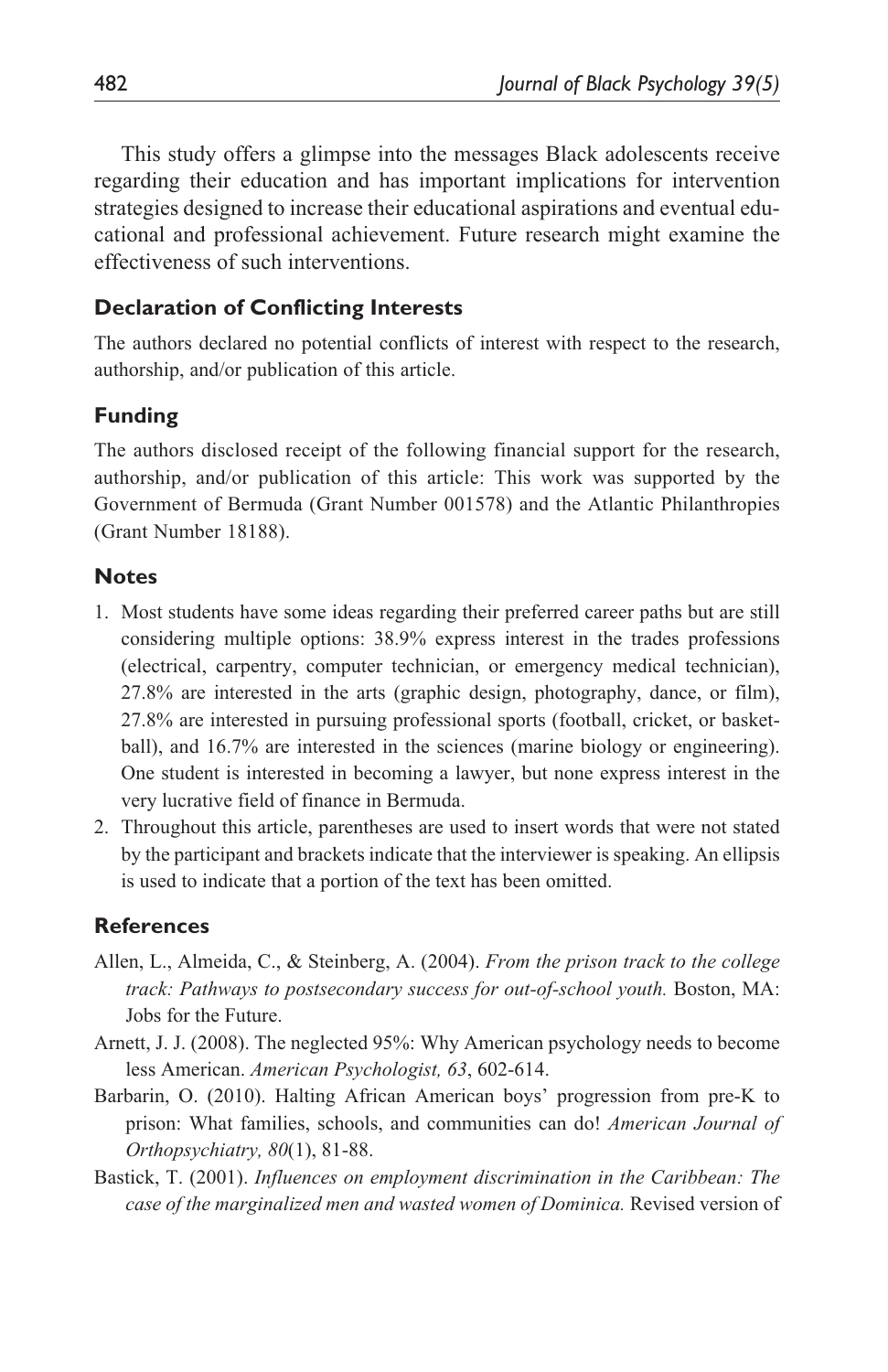the paper presented at the conference (Re)thinking Caribbean Culture Conversation, University of the West Indies, Cave Hill, Barbados.

- Bermuda Police Service. (2005). *Unpublished report on arrests. January 1, 2005- June 15, 2005*. Hamilton, Bermuda: Author.
- Bermuda Police Service (2010). *2010 year end crime statics report*. Retrieved from http://www.police.bm/content/crime-statistics
- Booker, K. (2006). School belonging and the African-American adolescent: What do we know and where should we go? *High School Journal, 89*(4), 1-7.
- Bowen, G. A. (2008). Naturalistic inquiry and the saturation concept: A research note. *Qualitative Research, 8*(1), 137-152.
- Bronfenbrenner, U. (1977). Toward an experimental ecology of human development. *American Psychologist, 32*, 513-531.
- Bronfenbrenner, U. (1979). *The ecology of human development*. Cambridge, MA: Harvard University Press.
- Brown, B., Moore, K., & Bzostek, S. (2004). A statistical portrait of well-being in early adulthood. *Child Trends Cross Currents (2*). Retrieved from http://www .childtrends.org/Files/Child\_Trends-2004\_08\_01\_CC\_YoungAdultsBrief.pdf
- Clark, K. B., Williams, F., Clark, H. B., Durant, J., Dorsey, D., Hughes, R., & Harris, K. C. (1978). *A proposal for a comprehensive program toward racial integration and economic equity.* New York, NY: Clark, Phipps, Clark & Harris.
- Cokley, K. (2003). What do we know about the motivation of African American students? Challenging the "anti-intellectual" myth. *Harvard Educational Review, 72*, 524-559.
- Cokley, K., & Moore, P. (2007). Moderating and mediating effects of gender and psychological disengagement on the academic achievement of African American college students. *Journal of Black Psychology, 33*, 169-187.
- Coll, C. G., Lambert, G., Jenkins, R., McAdoo, H. P., Crnic, K., Wasik, B. H., & Vazquez Garcia, H. (1996). An integrative model for the study of developmental competencies in minority children. *Child Development, 67*, 1891-1914.
- Croninger, R., & Lee, V. (2001). Social capital and dropping out of high school: Benefits to at risk students of teachers' support and guidance. *Teachers College Record, 103*, 548-581.
- Department of Statistics. (2002). *2000 Census of population and housing.* Hamilton: Government of Bermuda.
- Department of Statistics. (2006). *Literacy in Bermuda: A study of adult literacy and life-skills in Bermuda*. Hamilton: Government of Bermuda.
- Dubow, E., Arnett, M., Smith, K., & Ippolito, M. (2001). Predictors of future expectations of inner city children: A 9-month prospective study. *Journal of Early Adolescence, 21*(5), 5-28.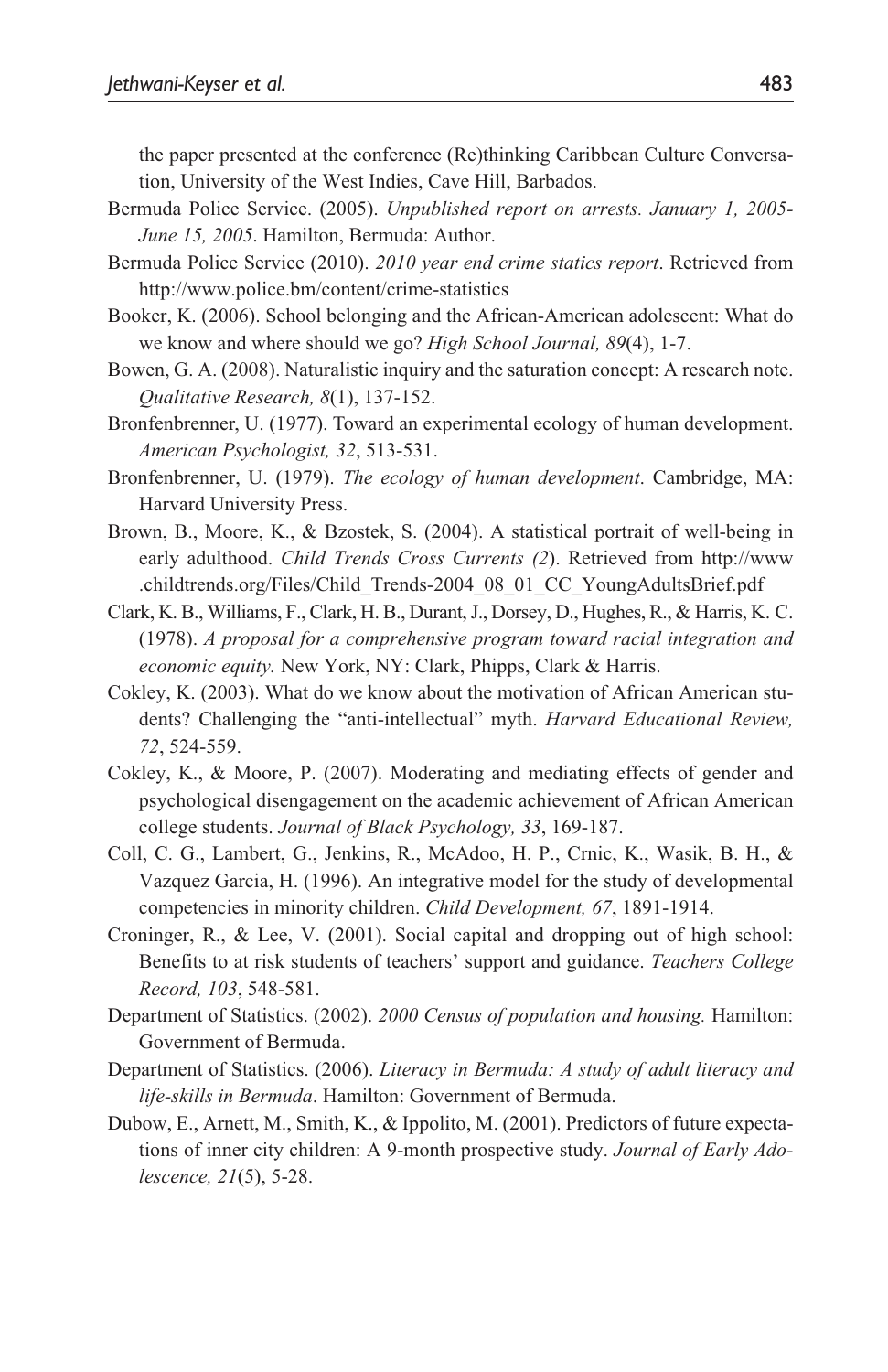- Figueroa, M. (2004). Male privileging and male "academic underperformance" in Jamaica. In R. E. Reddock (Ed.), *Interrogating Caribbean masculinities: Theoretical and empirical analyses* (pp. 137-166). Kingston: University of the West Indies Press.
- Fine, M. (1991). *Framing dropouts: Notes on the politics of an urban high school*. Albany: State University of New York Press.
- Hodgson, E. N. (1997). *Second class citizens: First class men* (3rd ed.). Warwick, Bermuda: Writers' Machine.
- Hodgson, E. N. (2008). The *experience of racism in Bermuda and in its wider context.* Hamilton: Government of Bermuda, Ministry of Culture and Social Rehabilitation.
- Jackson, R., & Meara, N. (1977). Father identification, achievement, and occupational behavior of rural youth: 5 year follow up. *Journal of Vocational Behavior, 10*, 82-91.
- Keating, D. (1990). Adolescent thinking. In S. Feldman & G. Elliot (Eds.), *At the threshold: The developing adolescent* (pp. 55-89). Cambridge, MA: Harvard University Press.
- Maxwell, J. (2005). *Qualitative research design: An interactive approach* (2nd ed.). Thousand Oaks, CA: Sage.
- Mikelson, R. (1990). The attitude achievement paradox among Black adolescents. *Sociology of Education, 63*, 44-61.
- Miles, M. B., & Huberman, E. M. (1994). *Qualitative data analysis*. Thousand Oaks, CA: Sage.
- Miller, E. (1991). *Men at risk*. Kingston: Jamaica Publishing House.
- Mincy, R. B. (2006). *Black males left behind.* Washington, DC: Urban Institute Press.
- Mincy, R., Jethwani-Keyser, M., & Haldane, E. (2009). *A study of employment, earnings and educational gaps between young black Bermudian males and their sameage peers*. New York, NY: Columbia University School of Social Work.
- Ministry of Education. (2009). *Curriculum and assessment.* Retrieved from http:// www.moed.bm/resources/Curriculum%20Library/Forms/AllItems.aspx
- Morrow, S. L., Rakhsha, G., & Castaneda, C. L. (2001). Qualitative research methods for multicultural counseling. In J. G. Ponterotto, J. M. Casas, L. A. Suzuki & C. M. Alexander (Eds.), *Handbook of multicultural counseling* (2nd ed., pp. 575- 603). Thousand Oaks, CA: Sage Publications.
- Morrow, S. (2005). Quality and trustworthiness in qualitative research in counseling psychology. *Journal of Counseling Psychology, 52*, 250-260.
- National Visible Minority Council on Labour. (2004). *Building our future workforce: A background paper on visibility minority labour force development.* Ottawa, Ontario, Canada: Government of Canada.
- Newman, K. (1994). *Bermuda's strides toward the twenty-first century*. Hamilton: Bermuda Statistical Department.